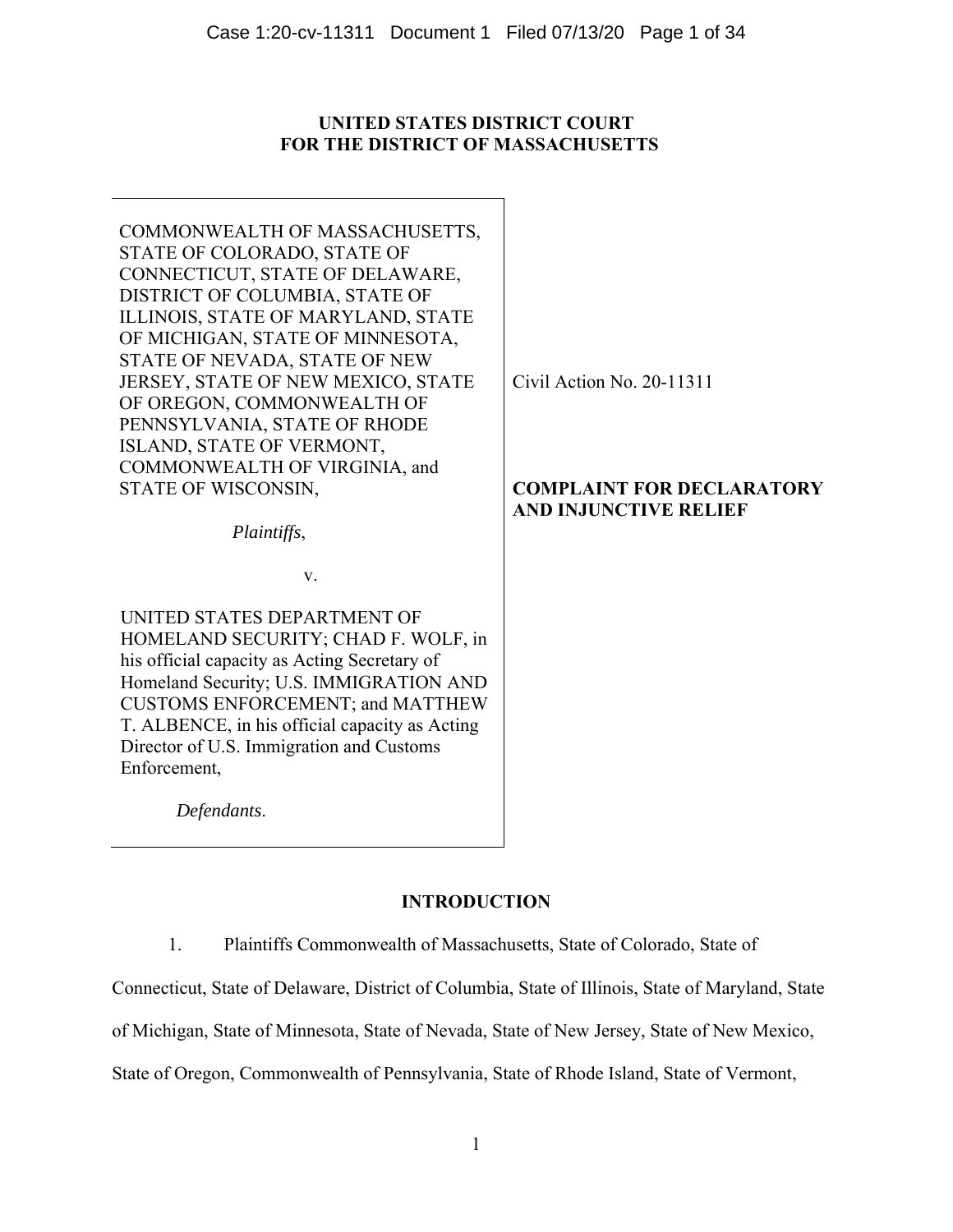### Case 1:20-cv-11311 Document 1 Filed 07/13/20 Page 2 of 34

Commonwealth of Virginia, and State of Wisconsin (collectively, "the Plaintiff States" or "the States") bring this action to challenge the federal government's cruel, abrupt, and unlawful action to expel international students or force campuses to be less safe amidst the SARS-CoV-2 pandemic that has wrought death and disruption across the United States.

2. Our States' colleges and universities—incubators of the very advancements in science and public health that we hope will conquer the pandemic—have not been spared its effects. As millions of SARS-CoV-2 infections have spread across the country and more than 137,000 people have suffered and died from COVID-19 disease as a result, our institutions of higher education have had to overhaul their operations to keep students, faculty, and staff safe while continuing their vital missions.

3. These institutions' efforts are consistent with the continuing recognition of an ongoing public health emergency by the federal government and by all of the Plaintiff States, and with carefully designed guidance and directives by the States to control the spread of the virus given the specific conditions in each state and at each school.

4. Recognizing that indoor gatherings pose particular risk for transmitting the highly contagious—and sometimes deadly—virus, colleges and universities have eliminated some or all in-person classes. A blanket approach to holding in-person classes, no matter the current, local public health risks, endangers not only students, faculty, and staff, but also their household members and our communities more broadly.

5. In light of the need to limit or eliminate in-person classes during the pandemic, on March 13, 2020, U.S. Immigration and Customs Enforcement (ICE), a division of the Department of Homeland Security (DHS), issued guidance advising students and educational institutions that, "[g]iven the extraordinary nature of the COVID-19 emergency," exemptions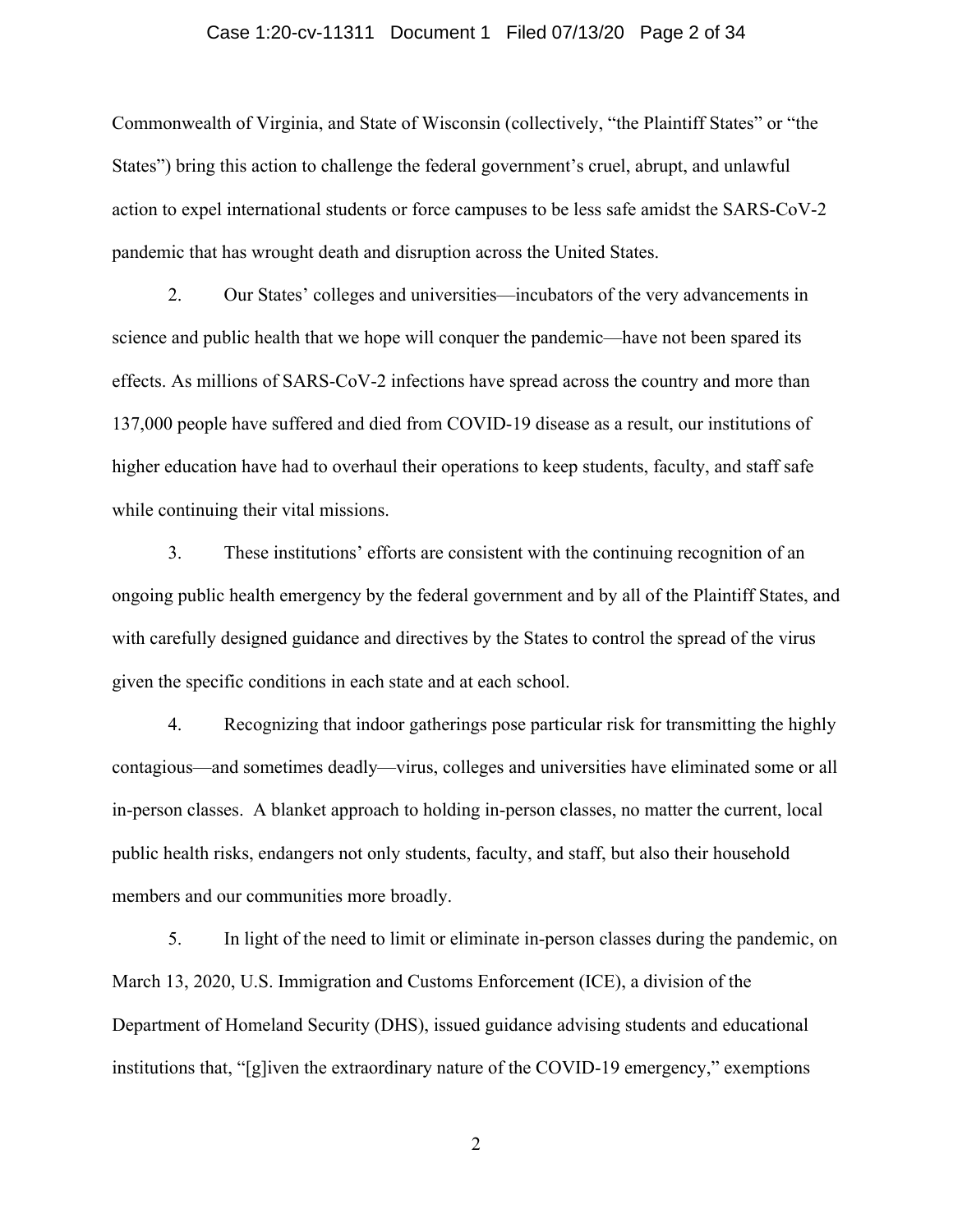#### Case 1:20-cv-11311 Document 1 Filed 07/13/20 Page 3 of 34

would be granted "for the duration of the emergency" to allow international students attending our colleges and universities on certain nonimmigrant student visas ("F-1" and "M-1" visas) to take online classes to fulfill the course of study required by their visas (the "March 13 Guidance").<sup>1</sup> At the time of the March 13 Guidance, there were known to have been a total of 4,575 COVID-19 cases and 55 related deaths in the United States. 2

6. Without warning, on July 6, 2020—a date on which the country recorded 47,375 new positive COVID-19 tests in a single day, and by which date a total of 122,915 known deaths had occurred in the United States, with hundreds more occurring every day<sup>3</sup>—ICE announced through a "Broadcast Message" a new directive that international students can no longer live in the United States and take their classes online (the "July 6 Directive" or "Directive").

7. This abrupt change came after colleges and universities had final or near-final plans already in place for fall 2020. Because of the months-long efforts required to coordinate these plans, institutions were forced to rely on the March 13 Guidance announced "for the duration of the emergency" in making these preparations, and the vast majority have opted for continued use of online learning to ensure the health and safety of students, faculty, staff, and the public at large.

8. The July 6 Directive upended these carefully developed plans by requiring students who are not taking a sufficient number of in-person classes to "depart the country or

<sup>&</sup>lt;sup>1</sup> U.S. Immigration and Customs Enforcement, Homeland Security Investigations, National Security Investigations Division, Student and Exchange Visitor Program, COVID-19: Guidance for SEVP Stakeholders, at 1-2 (Mar. 13, 2020),

https://www.ice.gov/sites/default/files/documents/Document/2020/Coronavirus%20Guidance 3. 13.20.pdf. 2

<sup>&</sup>lt;sup>2</sup> The COVID Tracking Project, U.S. Historical Data, https://covidtracking.com/data/us-daily.<br><sup>3</sup> *Id.*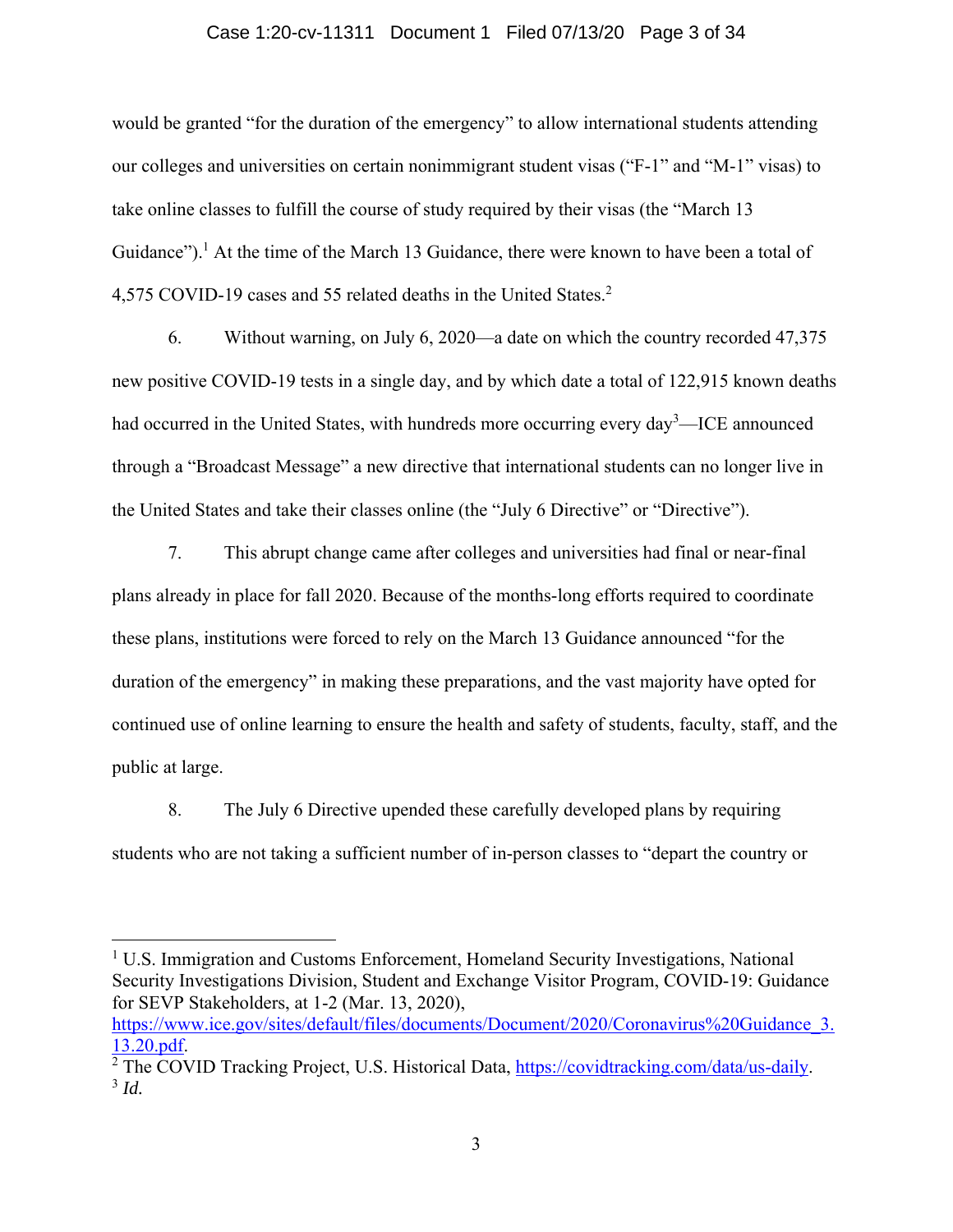### Case 1:20-cv-11311 Document 1 Filed 07/13/20 Page 4 of 34

take other measures, such as transferring to a school with in-person instruction to remain in lawful status or potentially face immigration consequences including, but not limited to, the initiation of removal proceedings."4 The Directive further demanded that educational institutions advise the federal government within 9 days—by July 15, 2020—whether they intend to offer only remote courses in the fall semester, and to certify within 20 days—by August 4, 2020—that each individual student taking in-person classes meets particularized requirements for in-person learning or a "hybrid" of in-person and online learning.<sup>5</sup>

9. ICE offered no rationale for this abrupt reversal of the March 13 Guidance, which had explicitly allowed exemptions to in-person learning requirements "for the duration of the emergency" our States and schools continue to face. It failed to consider the health and safety of our students, faculty, staff, and the untold other residents of our States with whom they interact; it failed to consider the tremendous costs and burden this abrupt reversal would impose on our institutions of higher learning; and it failed to consider that, for many of our international students, remote learning in the countries and communities from which they come would impede their studies or be simply impossible. It is the essence of arbitrary and capricious to withdraw, without explanation, a commonsense measure to manage the pandemic currently engulfing our country.

10. This reversal leaves colleges and universities with an agonizing dilemma. To ensure all of their students can remain in the United States to continue their courses of study, they must scramble to offer sufficient in-person classes in myriad subjects for hundreds of thousands of international students, mere weeks before the semester starts, and without regard

<sup>&</sup>lt;sup>4</sup> Student and Exchange Visitor Program, Broadcast Message: COVID-19 and Fall 2020, at 1 (July 6, 2020), https://www.ice.gov/doclib/sevis/pdf/bcm2007-01.pdf. 5 *Id.* at 2.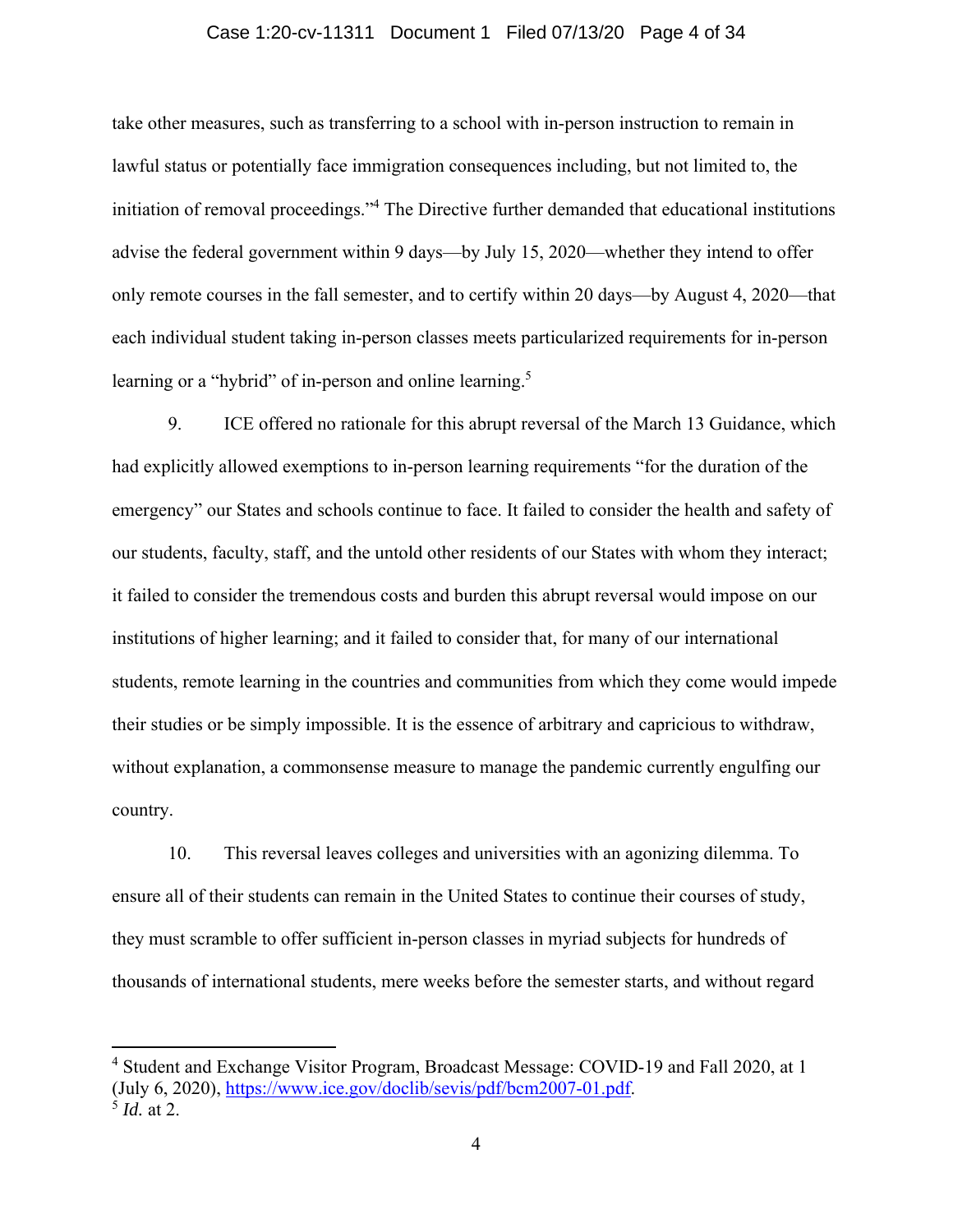### Case 1:20-cv-11311 Document 1 Filed 07/13/20 Page 5 of 34

for the public health impact of doing so. The alternative is to lose significant numbers of international students from their campuses, who will be forced to leave the country to participate remotely insofar as they are able, transfer to another school offering sufficient in-person classes, or disenroll from school altogether.

11. Either choice will inflict harm. In-person instruction offered only for the purposes of meeting this arbitrary Directive risks sacrificing the health and safety of students, faculty, and staff—and, indeed, our States more generally. Losing the presence—and in many cases the enrollment—of international students would result in the loss of invaluable perspectives and contributions by these students, hundreds of millions of dollars in foregone tuition as well as fees for housing and other services, and hundreds of billions of dollars in revenue for our States' economies.

12. ICE's reversal also imposes an insuperable burden on our colleges and universities. These institutions now must certify by August 4, 2020, for each and every international student, that the students' respective class schedules meet the federal requirement for sufficient in-person learning. These same institutions have, for months, been devising detailed, multifaceted plans to ensure the safety and well-being of our students, faculty, and staff, while also preserving learning opportunities for students, all while dealing with the uncertainty of the pandemic's course. Now, with insufficient notice, zero explanation, and severely depleted resources, colleges and universities are forced to readjust all of those plans to account for whether every single international student, in every single program, will have sufficient inperson learning opportunities to maintain their visa status in the United States—a determination they must make before many students have registered for a single class, while many faculty and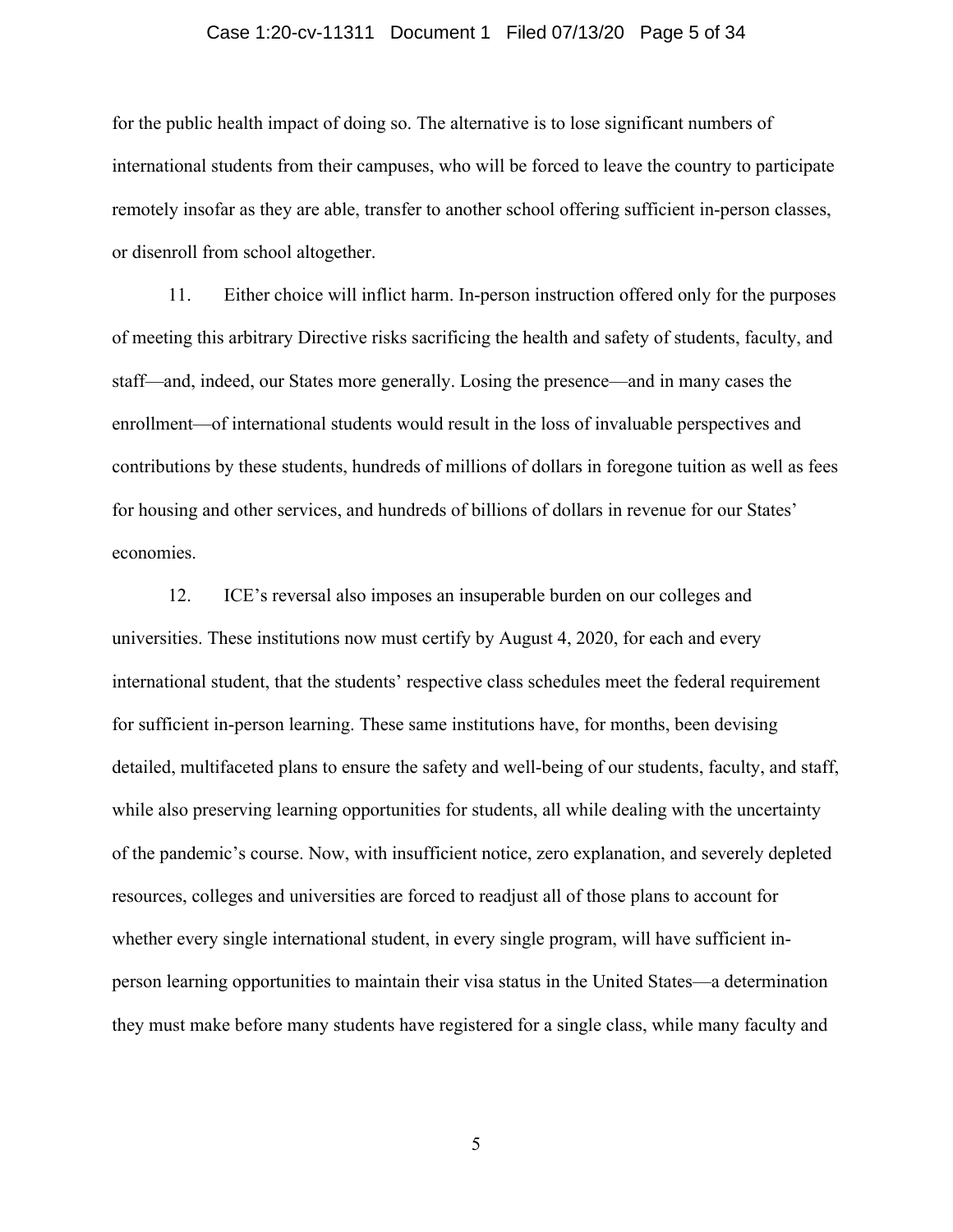### Case 1:20-cv-11311 Document 1 Filed 07/13/20 Page 6 of 34

staff are absent from campus due to the pandemic or on leave for the summer, and while the pandemic's course this summer and autumn remains worrisome and unclear.

13. ICE's reversal is senseless and cruel to our universities and students. It also violates the Administrative Procedure Act, 5 U.S.C. §§ 701 *et seq*., by failing to offer any reason for the dramatic policy reversal, neglecting to consider the myriad ways in which the colleges, universities, and students relied on the previous policy, disregarding our country's ongoing indeed worsening—public health emergency, and imposing an effective date that makes compliance all but impossible. Thus issued wholly without warning or opportunity for notice and comment from the myriad affected individuals and entities, the July 6 Directive is also procedurally invalid. This Court should therefore stay the effective date of the Directive pending judicial review; grant the Plaintiff States declaratory and injunctive relief from the Directive on a preliminary and permanent basis; vacate and set aside the Directive; and award the Plaintiff States such other relief as is requested herein.

### **JURISDICTION AND VENUE**

14. This Court has subject matter jurisdiction over this action under 28 U.S.C. § 1331 and may enter declaratory, injunctive, and other relief under 28 U.S.C § 2201(a) and 5 U.S.C. §§ 702, 705-706.

15. Venue is proper in this district pursuant to 28 U.S.C. §§ 1391(b)(2) and 1391(e)(1). Defendants are United States agencies or officers sued in their official capacities. The Commonwealth of Massachusetts is a resident of this judicial district, and a substantial part of the events or omissions giving rise to this complaint occurred within the district.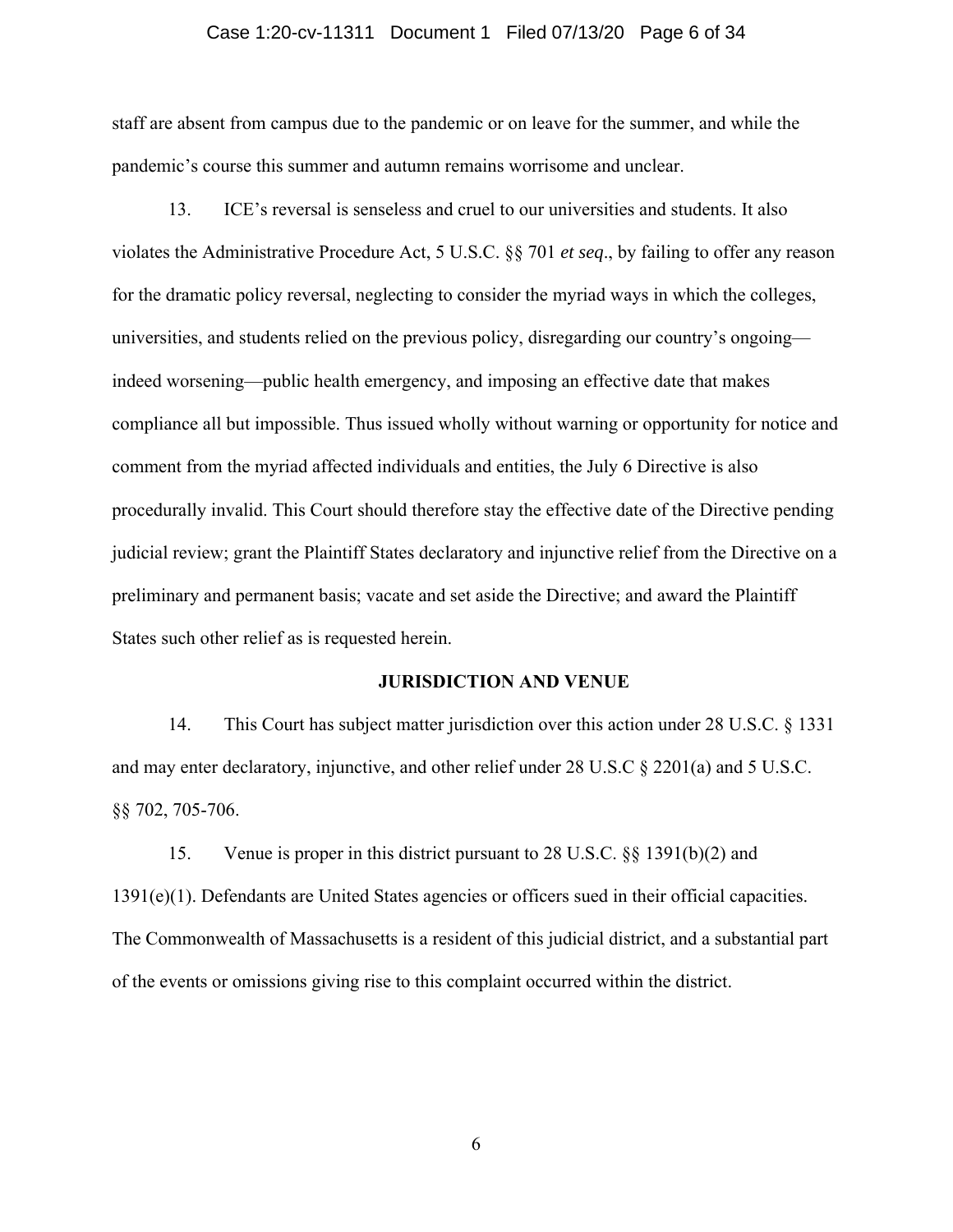#### **PARTIES**

16. Plaintiff Commonwealth of Massachusetts, represented by and through its Attorney General, is a sovereign state of the United States of America. This action is brought on behalf of the Commonwealth by Attorney General Maura Healey, who has both statutory and common-law authority and responsibility to represent the public interest for the people of Massachusetts in litigation, as well as to represent the Commonwealth, state agencies, and officials in litigation. Mass. Gen. Laws ch. 12, § 3; *Feeney v. Commonwealth*, 366 N.E.2d 1262, 1266-67 (Mass. 1977).

17. Plaintiff State of Colorado is a sovereign state of the United States of America. This action is brought on behalf of the State of Colorado by Attorney General Phillip J. Weiser, who is the chief legal counsel of the State of Colorado, empowered to prosecute and defend all actions in which the state is a party. Colo. Rev. Stat.  $\S 24-31-101(1)(a)$ .

18. Plaintiff State of Connecticut, represented by and through its Attorney General, William Tong, is a sovereign state of the United States of America. The Attorney General brings this action as the state's chief civil legal officer under Conn. Gen. Stat. § 3-124 *et seq*.

19. Plaintiff State of Delaware is a sovereign state of the United States of America. This action is brought on behalf of the State of Delaware by Attorney General Kathleen Jennings, the "chief law officer of the State." *Darling Apartment Co. v. Springer*, 22 A.2d 397, 403 (Del. 1941). General Jennings also brings this action on behalf of the State of Delaware pursuant to her statutory authority. Del. Code Ann. tit. 29, § 2504.

20. Plaintiff District of Columbia is a sovereign municipal corporation organized under the Constitution of the United States. It is empowered to sue and be sued, and it is the local government for the territory constituting the permanent seat of the federal government. The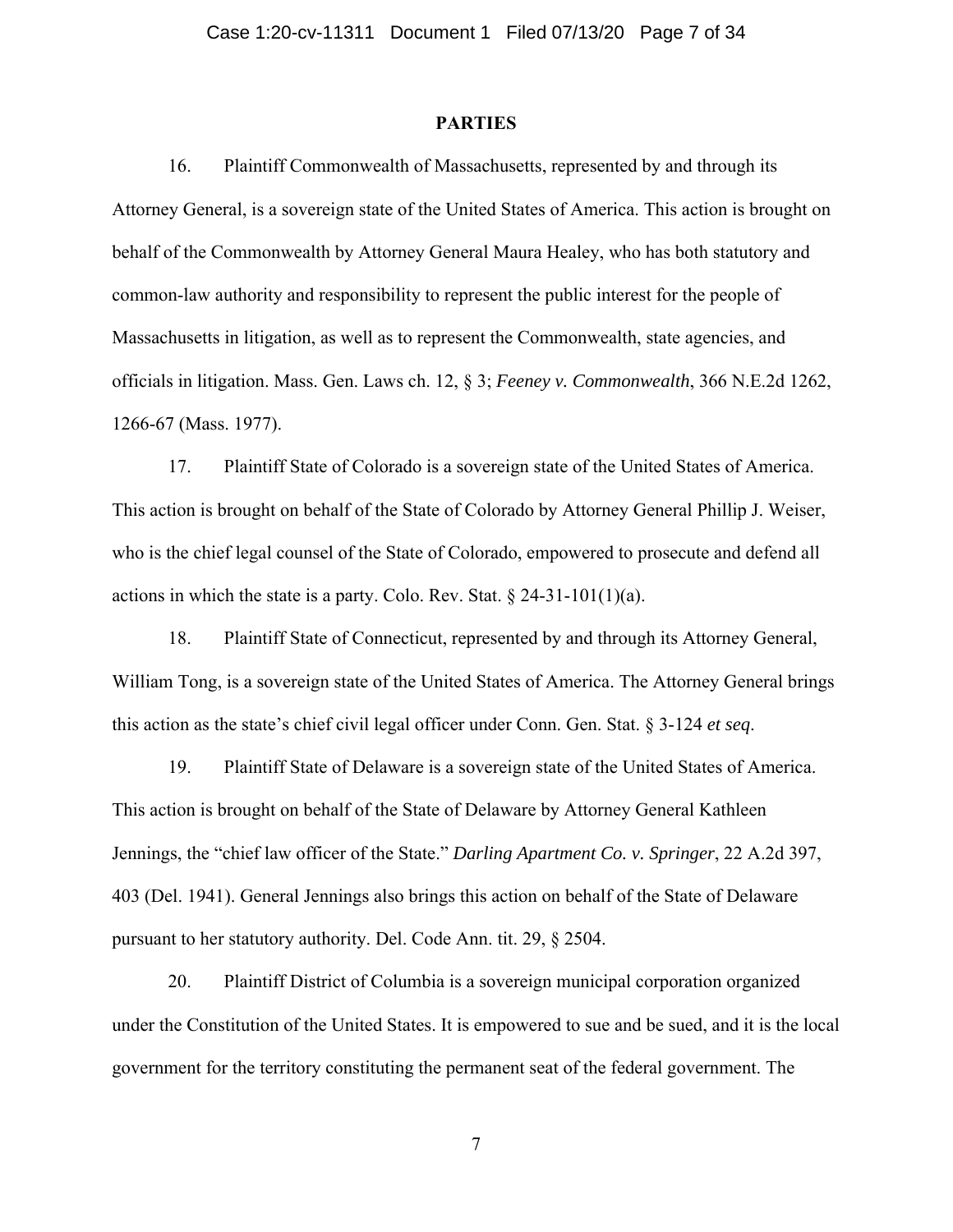### Case 1:20-cv-11311 Document 1 Filed 07/13/20 Page 8 of 34

District is represented by and through its chief legal officer, the Attorney General for the District of Columbia, Karl A. Racine. The Attorney General has general charge and conduct of all legal business of the District and all suits initiated by and against the District and is responsible for upholding the public interest. D.C. Code § 1-301.81.

21. Plaintiff State of Illinois is a sovereign state of the United States of America. The State of Illinois is represented by Attorney General Kwame Raoul as its chief law enforcement officer. Ill. Constit. Art. V, § 15. Attorney General Raoul has broad statutory and common law authority to act in the interests of the State of Illinois and its citizens in matters of public concern, health, and welfare. 15 ILCS 205/4.

22. Plaintiff State of Maryland is a sovereign state of the United States of America. Maryland is represented by and through its chief legal officer, Attorney General Brian E. Frosh. Under the Constitution of Maryland, and as directed by the Maryland General Assembly, the Attorney General has the authority to file suit to challenge action by the federal government that threatens the public interest and welfare of Maryland residents. Md. Const. art. V,  $\S 3(a)(2)$ ; 2017 Md. Laws, J. Res. 1.

23. Plaintiff State of Michigan is a sovereign state of the United States of America. This action is brought on behalf of the State by Attorney General Dana Nessel, the State of Michigan's chief law enforcement officer, pursuant to her statutory authority. Mich. Comp. Laws § 14.28.

24. Plaintiff State of Minnesota is a sovereign state of the United States of America. This action is brought on behalf of the State by Attorney General Keith Ellison, the chief law officer of the State. Minn. Stat. § 8.01.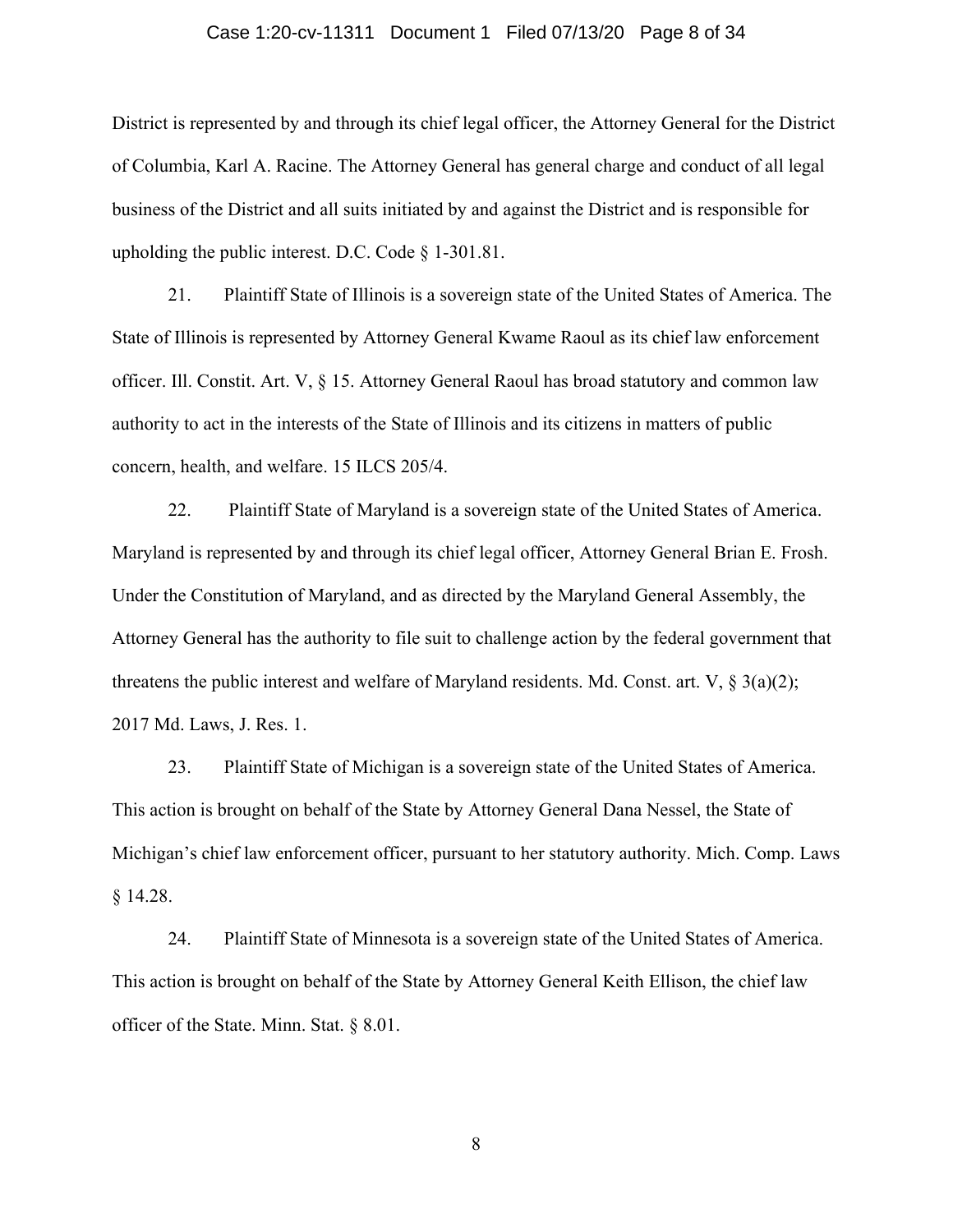### Case 1:20-cv-11311 Document 1 Filed 07/13/20 Page 9 of 34

25. Plaintiff State of Nevada, represented by and through Attorney General Aaron D. Ford, is a sovereign state within the United States of America. The Attorney General is the chief law enforcement officer of the State of Nevada and is authorized to pursue this action under Nev. Rev. Stat. 228.110 and Nev. Rev. Stat. 228.170.

26. Plaintiff State of New Jersey is a sovereign state of the United States of America. This action is being brought on behalf of the State by Attorney General Gurbir S. Grewal, the State's chief legal officer. N.J. Stat. Ann. § 52:17A-4(e), (g).

27. Plaintiff State of New Mexico is a sovereign state of the United States of America. New Mexico is represented by its Attorney General, Hector Balderas, who is authorized to assert the state's interests in state and federal courts.

28. Plaintiff State of Oregon, acting by and through the Attorney General of Oregon, Ellen F. Rosenblum, is a sovereign state of the United States of America. The Attorney General is the chief law officer of Oregon and is empowered to bring this action on behalf of the State of Oregon, the Governor, and the affected state agencies under Or. Rev. Stat. §§ 180.060, 180.210, and 180.220.

29. Plaintiff Commonwealth of Pennsylvania is a sovereign state of the United States of America. This action is brought on behalf of the Commonwealth by Attorney General Josh Shapiro, the "chief law officer of the Commonwealth." Pa. Const. art. IV, § 4.1. Attorney General Shapiro brings this action on behalf of the Commonwealth pursuant to his statutory authority. 71 Pa. Stat. § 732-204.

30. Plaintiff State of Rhode Island is a sovereign state of the United States of America. This action is brought on behalf of the State by Attorney General Peter F. Neronha, the State's chief legal officer. R.I.G.L. § 42-9-5; R.I. Const., art. IX § 12.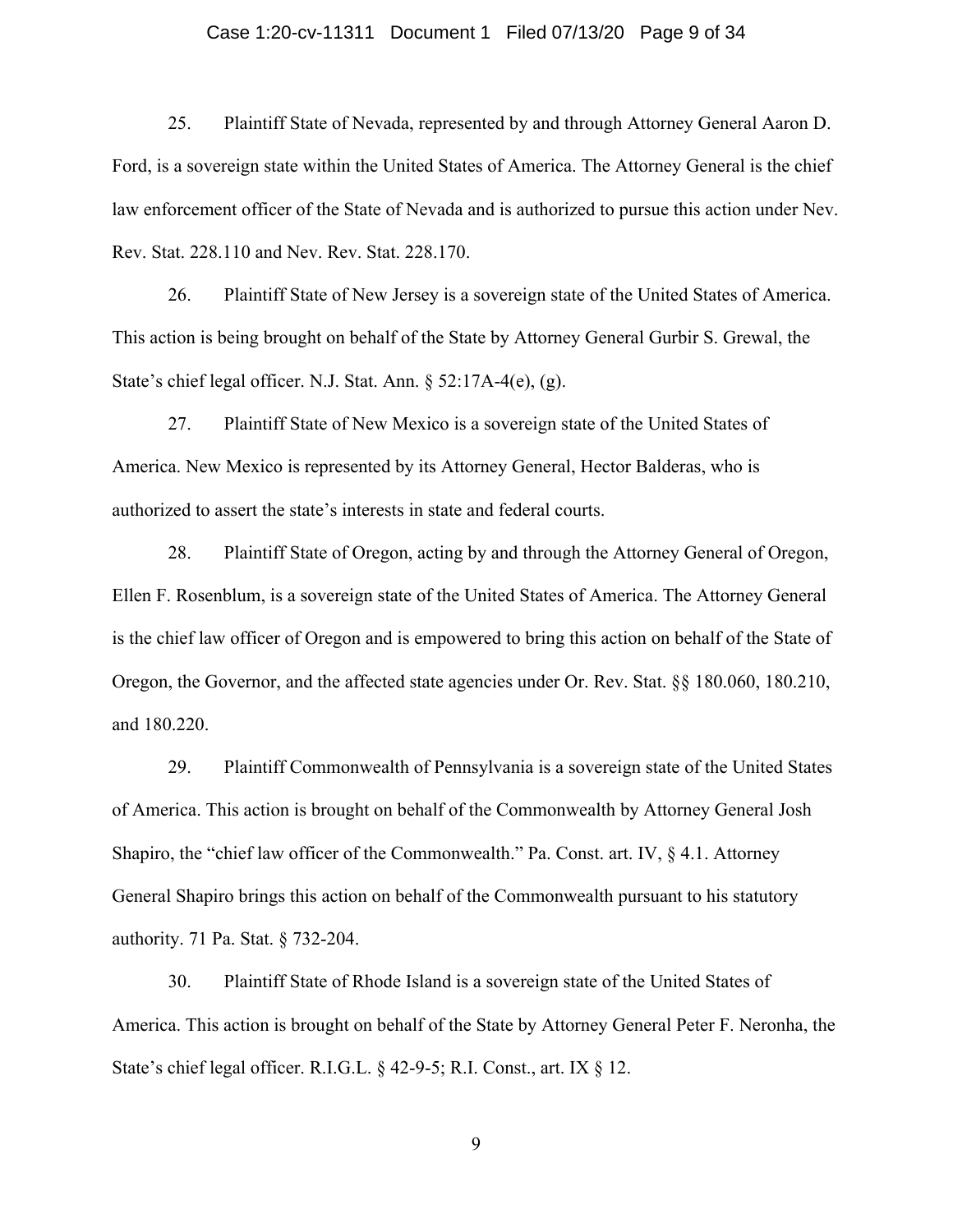### Case 1:20-cv-11311 Document 1 Filed 07/13/20 Page 10 of 34

31. Plaintiff State of Vermont is a sovereign state of the United States of America. This action is brought on behalf of the State by Attorney General Thomas J. Donovan, Jr., the State's chief legal officer. *See* Vt. Stat. Ann. tit. 3, §§ 152, 157.

32. Plaintiff the Commonwealth of Virginia is a sovereign state of the United States of America. This action is brought on behalf of the Commonwealth by Attorney General Mark R. Herring. As chief executive officer of the Department of Law, General Herring performs all legal services in civil matters for the Commonwealth. Va. Const. art. V, § 15; Va. Code Ann. §§ 2.2-500, 2.2-507.

33. Plaintiff State of Wisconsin is a sovereign state of the United States of America. This action is brought on behalf of the State of Wisconsin by Attorney General Joshua L. Kaul pursuant to his authority under Wis. Stat. § 165.015(6). Attorney General Kaul brings this action at the request of Governor Tony S. Evers pursuant to Wis. Stat.  $\S 165.25(1m)$ .

34. The Plaintiff States are aggrieved and have standing to bring this action because Defendants' actions pose immediate and irreparable injuries to the Plaintiff States' proprietary, sovereign, and quasi-sovereign interests.

35. Defendant United States Department of Homeland Security is an agency of the United States federal government. DHS implements and enforces the Immigration and Nationality Act ("INA"), 8 U.S.C. §§ 1101 *et seq.*

36. Defendant U.S. Immigration and Customs Enforcement is a division of DHS.

37. Defendant Chad F. Wolf is the Acting Secretary of Homeland Security. He is sued in his official capacity.

38. Defendant Matthew T. Albence is Acting Director of ICE. He is sued in his official capacity.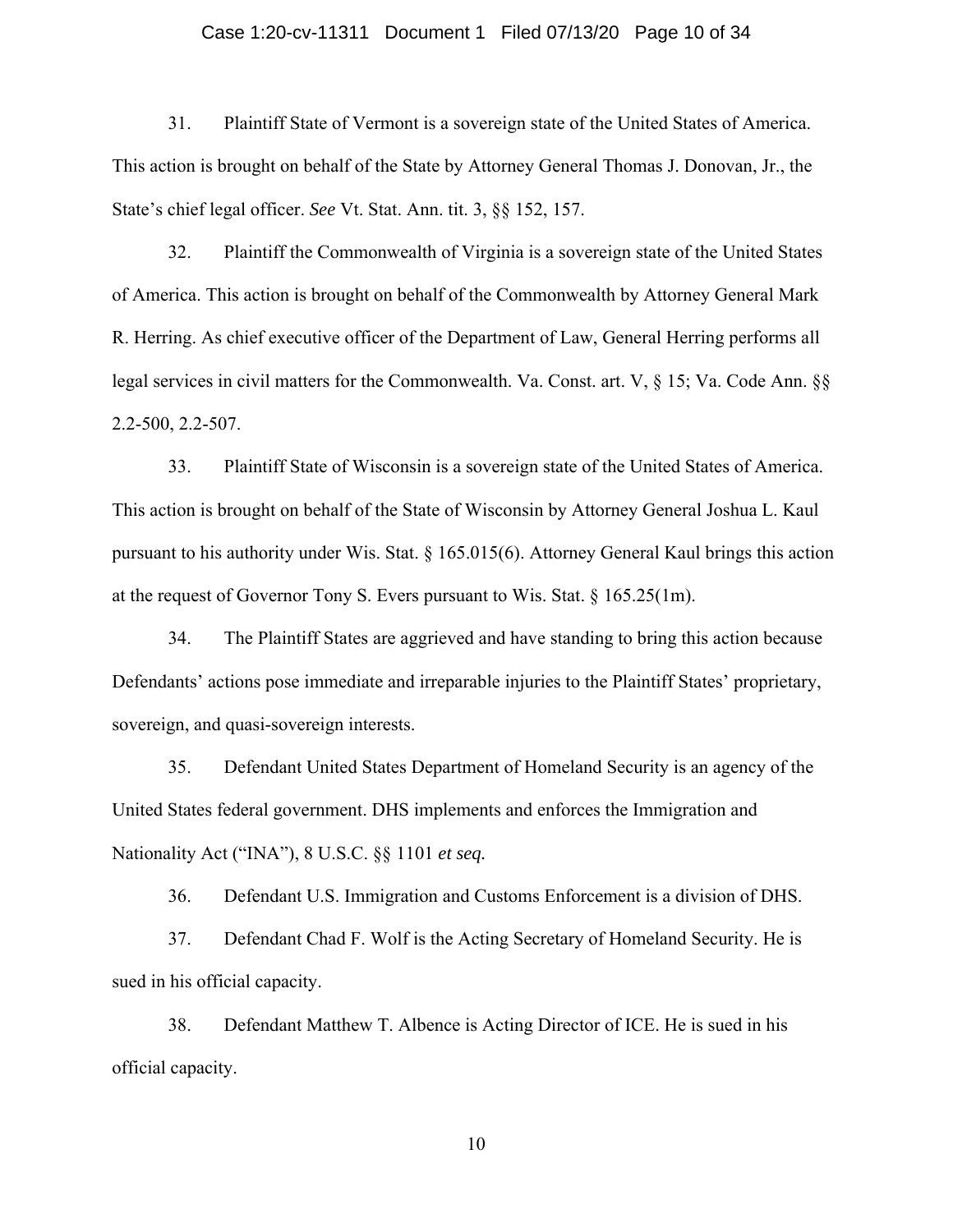### **FACTS**

### **Our National Emergency**

39. The COVID-19 pandemic's relentless spread began in late 2019, and the first United States case was confirmed on January 20, 2020. On March 11, 2020, the outbreak of COVID-19 was characterized as a pandemic by the World Health Organization. By March 13, 2020, 45 states—including all the Plaintiff States—had declared states of emergency due to escalating case counts, hospitalizations, and deaths worldwide and in the United States. By early April, all 50 states had declared a state of emergency.

40. On March 13, 2020, President Donald J. Trump announced a national emergency.

41. COVID-19 is a highly contagious, and sometimes fatal, respiratory disease. The disease has an extreme risk of person-to-person transmission via respiratory droplets and in close contact settings has also been demonstrated to be transmitted by aerosols. Although symptoms of the disease may include fever, cough, and shortness of breath, many individuals who contract COVID-19 are asymptomatic and indeed are unaware of their infection and risk of infecting others. Even those who ultimately show symptoms may not do so until days after exposure to the virus, during which time they may be infectious to others. It is generally thought that people with symptoms are likely able to actively spread virus for approximately 48 hours before their symptoms occur. The disease tends to have more severe outcomes for individuals aged 60 and over and individuals with underlying health conditions, but has had lethal effects across demographic groups. The risk of transmission is of concern for indoor gatherings of any size, but particularly for large, densely populated indoor gatherings. Such gatherings can facilitate the spread of infection of COVID-19 not only to the gathered individuals and to those with whom they come into close contact, but to others in their communities.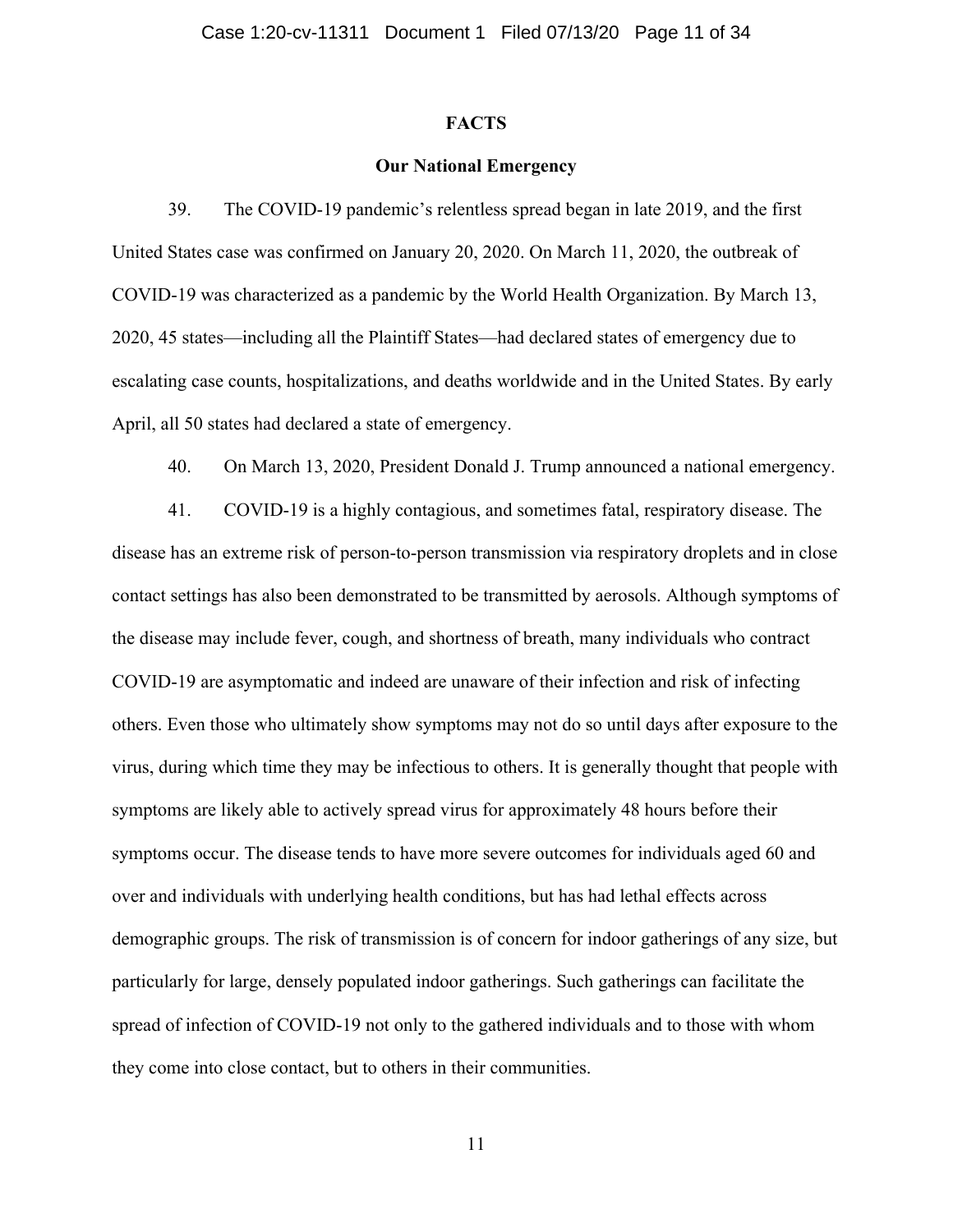### Case 1:20-cv-11311 Document 1 Filed 07/13/20 Page 12 of 34

42. Federal, state, and local governments have issued guidance and directives to mitigate the spread of COVID-19. These measures have included mandating the shutdown of physical workplaces, advising residents to stay home, and limiting the size of gatherings. Those state governments that have allowed workplaces and sectors to reopen have required compliance with a variety of measures to mitigate the spread of COVID-19, including limiting the occupancy of buildings and the number of individuals that can gather indoors, and providing detailed protocols for social distancing, hygiene, staffing, cleaning, and disinfecting.

43. The Centers for Disease Control and Prevention has issued guidance encouraging virtual learning to reduce risks at colleges at universities.<sup>6</sup> And most of the Plaintiff States have issued guidance or directives specific to the operations of colleges and universities to help schools navigate how to continue their educational missions and operations while also protecting students, faculty, staff, and the public health.

44. Because of the particular risk of indoor infection of COVID-19, and in order to comply with state and local limitations on and protocols for indoor gatherings, colleges and universities across the country suspended in-person instruction for the spring semester.

#### **Defendants' Initial Response to the Pandemic**

45. On March 13, 2020, ICE responded to these pandemic conditions and their obvious impact on in-person learning by issuing temporary exemptions "for the duration of the emergency" to the existing requirements that international students on F-1 and M-1 visas attend most or all of their classes in person.

<sup>&</sup>lt;sup>6</sup> Centers for Disease Control and Prevention, Coronavirus Disease 2019 (COVID-19), Considerations for Institutions of Higher Education, https://www.cdc.gov/coronavirus/2019 ncov/community/colleges-universities/considerations.html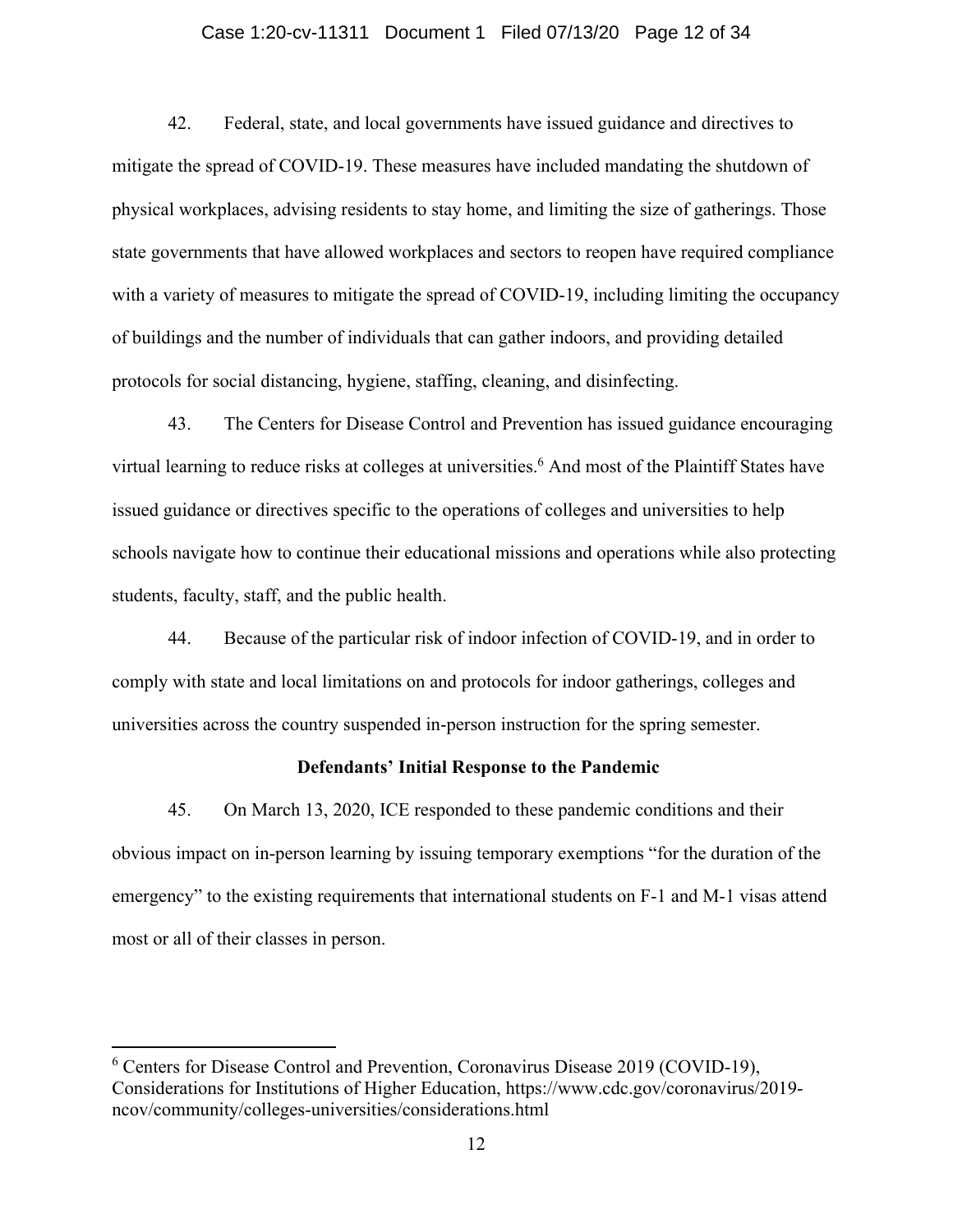### Case 1:20-cv-11311 Document 1 Filed 07/13/20 Page 13 of 34

46. As a condition of obtaining and maintaining an F-1 or M-1 visa to study in the United States, an international student must be "a bona fide student qualified to pursue a full course of study and who seeks to enter the United States temporarily and solely for the purpose of pursuing such a course of study[,]" at an institution that "shall have agreed to report to the Attorney General" regarding students' attendance. 8 U.S.C. § 1101(a)(15)(F).

47. Institutions of higher education are required to report to the Attorney General information regarding their international students, including whether the students are "maintaining status as a full-time student."  $8 \text{ U.S.C. } \frac{6}{5} \frac{1372(c)(1)(C)}{DHS}$  maintains this information in the Student and Exchange Visitor Information System, or SEVIS.

48. Students are admitted "for duration of status," defined as "the time during which [the] student is pursuing a full course of study" or "engaging in authorized practical training following completion of studies [.]" 8 C.F.R.  $\S 214.2(f)(5)(i)$ . Students "may be admitted for a period up to 30 days before" they "need to be in attendance for required activities." *Id.*  § 214.2(f)(5)(i) (30 days); *id.* § 214.2(f)(7)(ii) (defining "report date"). "The student is considered to be maintaining status if he or she is making normal progress toward completing a course of study[,]" *id.*  $\frac{8}{2}$  214.2(f)(5)(i), and stays in status "during the annual (or summer) vacation if the student is eligible and intends to register for the next term," *id.*  $\S 214.2(f)(5)(iii)$ . *See also id.* § 214.2.(f)(6)(iii)(B) (authorizing reduced course loads for up to 12 months based on substantiated medical conditions, among other grounds).

49. The regulatory definition of "full course of study" limits the amount of "on-line" or "distance education" courses "not requir[ing] the student's physical attendance for classes, examination or other purposes integral to completion of the class" that can count toward a full course of study. 8 C.F.R.  $\S 214.2(f)(6)(G)$ . This limit is "no more than the equivalent of one class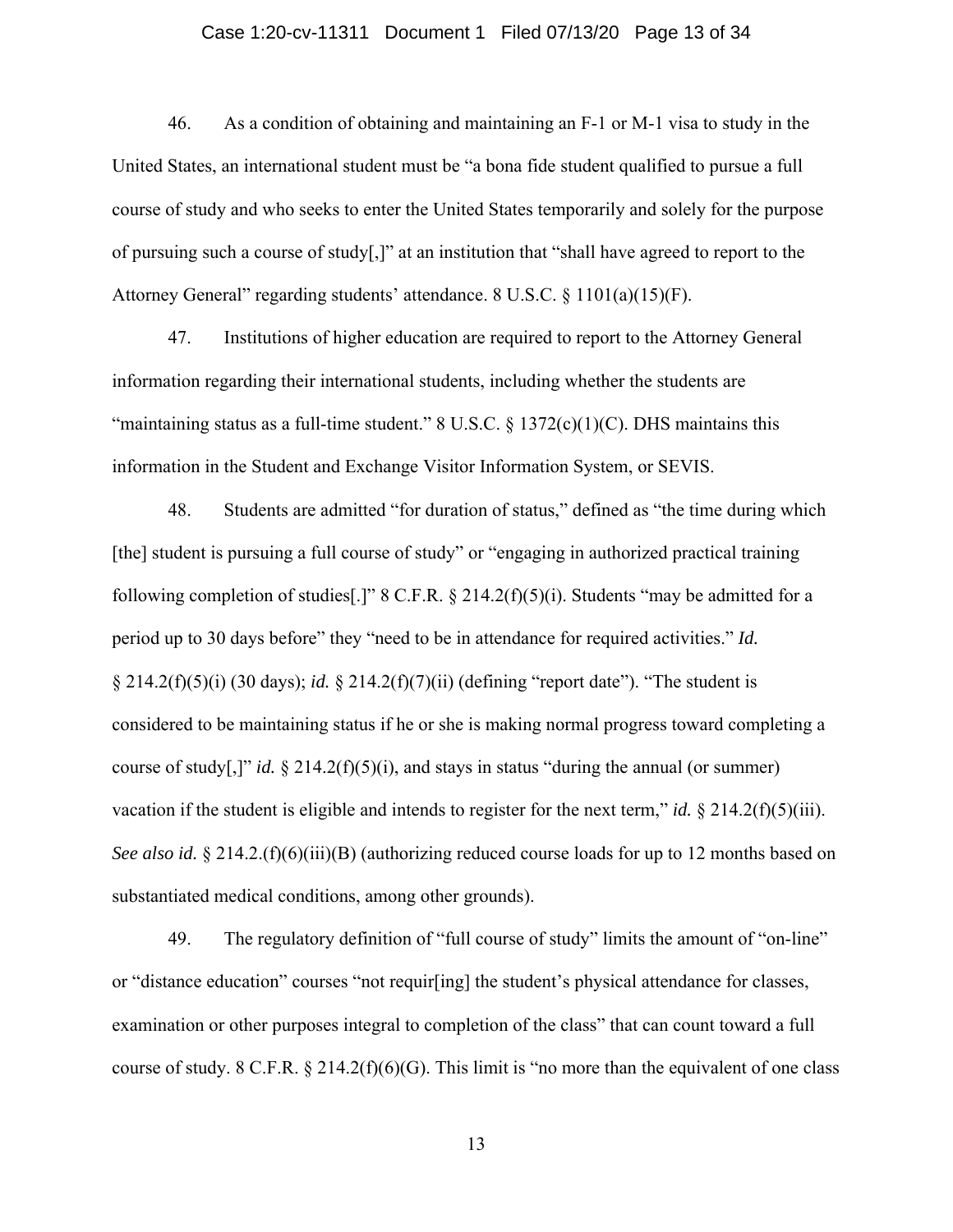### Case 1:20-cv-11311 Document 1 Filed 07/13/20 Page 14 of 34

or three credits per session, term, semester, trimester, or quarter." *Id.* An "on-line or distance education course" is defined as one "offered principally through the use of television, audio, or computer transmission." *Id.* For both F-1 students at language study programs and students with M-1 visas to study at vocational schools, "no on-line or distance education classes may be considered to count toward a student's full course of study requirement." *Id.* (language study programs); *id.*  $\frac{214.2(m)(9)}{v}$  (vocational schools).

50. In addition to allowing students to study, F-1 and M-1 visas permit students to accept certain types of employment. 8 C.F.R.  $\S$  214.2(f)(9), f(10), & (m)(13)-(14). Students on F-1 visas may engage in on-campus employment, subject to some restrictions. 8 C.F.R. § 214.2(f)(9)(i). After their first year, F-1 students can engage in both on-campus employment and off-campus employment through curricular practical training (CPT) and optional practice training (OPT)*. Id.* § 214.2(f)(10). After completion of their academic program, subject to certain restrictions, F-1 students can work on OPT for up to one year with the possibility of renewal in some circumstances. *Id.*  $\S 214.2(f)(10)(ii)$ . M-1 students may engage in practical training after they have completed their studies, with some restrictions. *Id.* § 214.2(m)(14).

51. Recognizing "the extraordinary nature of the COVID-19 emergency," on March 13, 2020, ICE's Student and Exchange Visitor Program (SEVP) announced it would "allow F-1 and/or M-1 students to temporarily count online classes towards a full course of study in excess of the limits stated in *Id.* § 214.2(f)(6)(i)(G) and (m)(9)(v).<sup>"7</sup> ICE required educational institutions to "notify SEVP of COVID-19 procedural changes within 10 business days." *Id*.

<sup>&</sup>lt;sup>7</sup> U.S. Immigration and Customs Enforcement, Homeland Security Investigations, National Security Investigations Division, Student and Exchange Visitor Program, COVID-19: Guidance for SEVP Stakeholders, at 1 (Mar. 13, 2020),

https://www.ice.gov/sites/default/files/documents/Document/2020/Coronavirus%20Guidance 3. 13.20.pdf.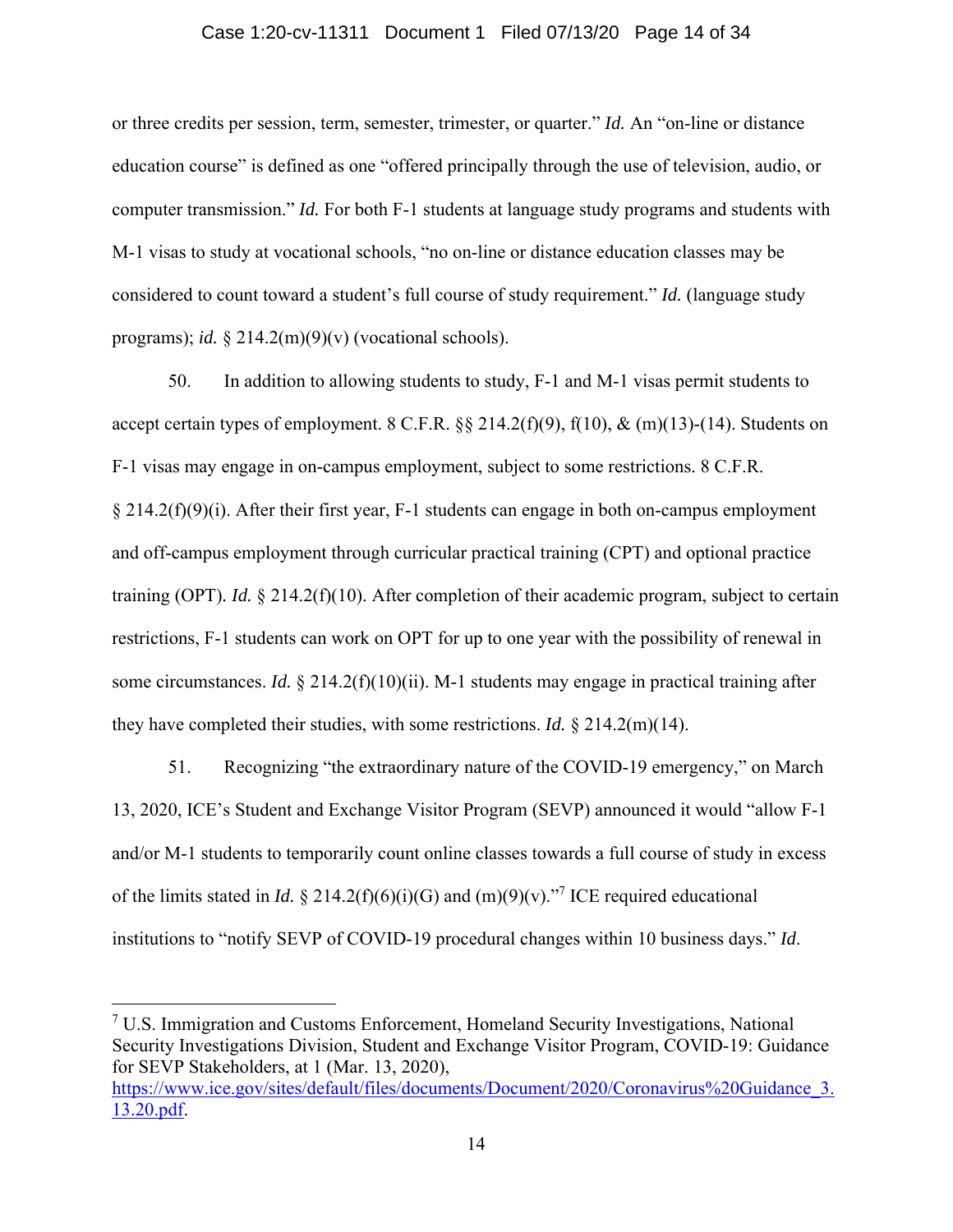### Case 1:20-cv-11311 Document 1 Filed 07/13/20 Page 15 of 34

52. ICE stated that these exemptions would be "in effect for the duration of the emergency," although a disclaimer at the end of the guidance noted that "[d]ue to the fluid nature of this difficult situation, this guidance may be subject to change."

53. In additional guidance provided via Frequently Asked Questions, ICE further advised that, if schools were unable to offer all courses due to inability to deliver via online methods, course of study requirements could be waived via the school's procedural change documents. Frequently Asked Questions for SEVP Stakeholders About COVID-19, at 8 (version last updated May 12, 2020), https://tinyurl.com/y87ht4ye. Moreover, "F and M students unable to participate in online or other alternative instruction requirements due to the lack of available technology resources [were to] notify their" schools, and schools were advised that they "may keep these student records Active in SEVIS as long as the student intends to resume their course of study when in-person classes resume." *Id.* at 5.

54. As of ICE's March 13, 2020 action, the United States had confirmed 4,575 COVID-19 cases anywhere across the country, and had recorded a total of 55 deaths. $8$ 

### **States', Schools', and Students' Reliance on ICE's Action in Planning for Fall 2020**

55. Schools in the Plaintiff States<sup>9</sup> substantially stopped in-person instruction and transitioned to remote learning in March 2020. Pursuant to public health and safety information, guidance, and mandates, schools moved courses online and students out of on-campus housing. During that time, as required by the March 13 Guidance, schools in the Plaintiff States submitted procedural changes to SEVP.

<sup>&</sup>lt;sup>8</sup> The COVID Tracking Project, U.S. Historical Data,  $\frac{https://covidtracking.com/data-us-daily}{https://covidtracking.com/data-us-daily}$ .

<sup>&</sup>lt;sup>9</sup> Throughout this complaint, references to "colleges," "universities," "schools," and the like refer to both public and private institutions of higher education, except where context dictates otherwise.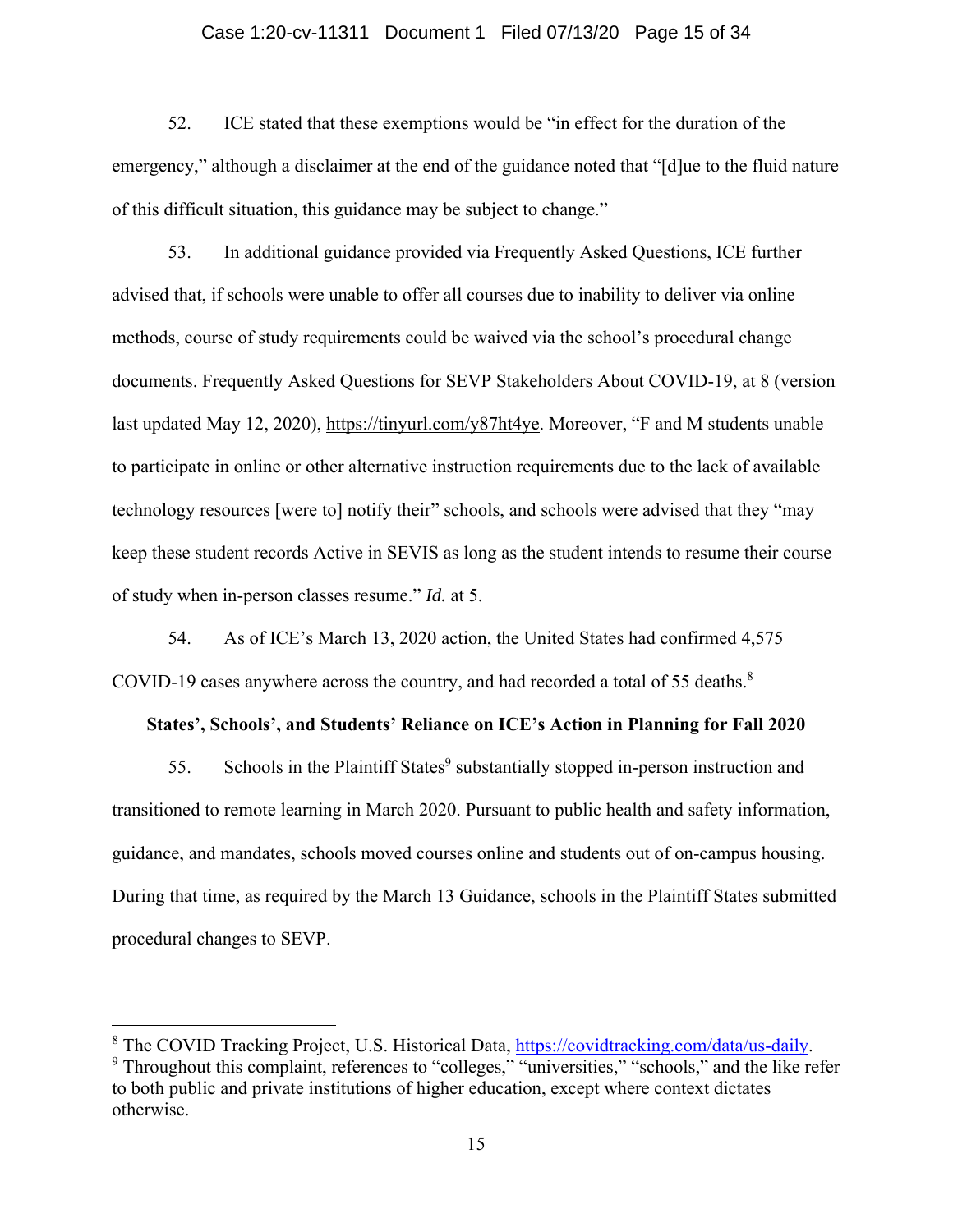### Case 1:20-cv-11311 Document 1 Filed 07/13/20 Page 16 of 34

56. Soon thereafter, schools shifted to planning for the fall of 2020. College and university administrators and others undertook time- and resource-intensive planning over the course of several weeks and months, carefully weighing known and uncertain facts and circumstances and engaging in deliberative decision-making. These schools conducted outreach to interested and expert parties, such as public health and medical experts, to assist them in considering their options and developing and implementing plans. They also surveyed stakeholders, such as students, faculty, and staff. This planning involved both individualized campus-based assessments and system-wide coordination and decision-making. Colleges and universities invested extensive institutional resources in developing plans for the fall to balance the health and safety of students, faculty, staff, and the broader community with their commitment to providing high-quality education to their students. In many cases, colleges and universities invested significant resources specifically in developing and improving their capabilities for providing online learning to their students.

57. Colleges and universities in the Plaintiff States have announced or are imminently announcing their plans for the 2020-2021 academic year. Many intend to offer a carefully balanced hybrid of in-person and online instruction, favoring in-person courses for programs that require hands-on learning. As part of these plans, schools have set rules about students' return to campus. In some cases, for example, only first-years or seniors will return; in other cases, universities will permit vulnerable students—such as those with home environments that are unsafe or not conducive to learning—to return.

58. Many of these plans are designed to be flexible, so that students can shift back and forth between in-person and remote learning depending on the community trends of the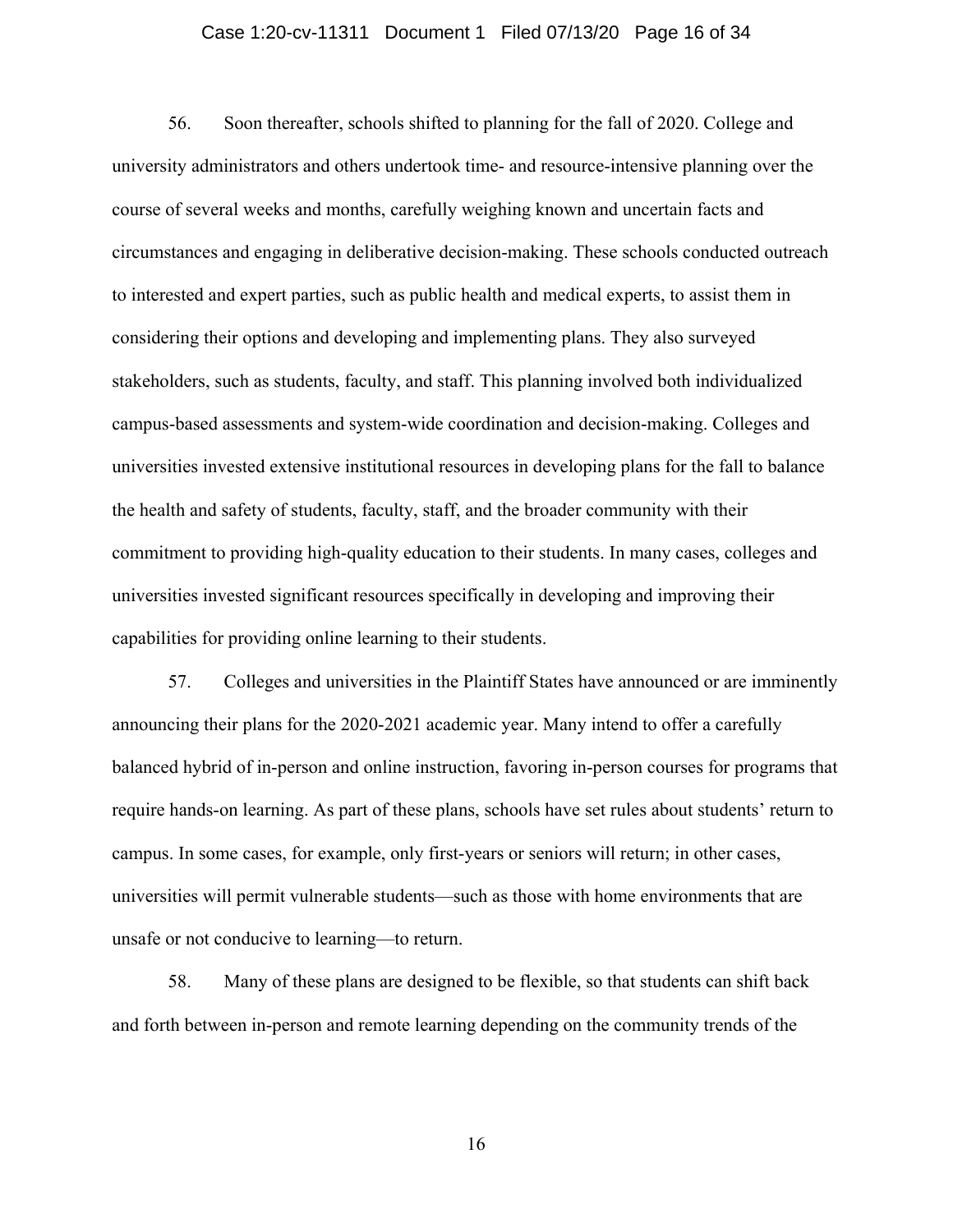### Case 1:20-cv-11311 Document 1 Filed 07/13/20 Page 17 of 34

virus, outbreaks on campus, and specific factors for individual students such as illness, exposure to COVID-19, or compromised immune systems.

59. Given the extraordinary time, effort, and coordination required to develop and implement appropriate public health and safety measures on their campuses, schools were left with no option but to rely on the March 13 Guidance in preparing for classes to resume in the fall. Early preparation was particularly necessary so that students, faculty, and staff could make their plans for travel, housing, work, and study.

60. Students, faculty, and staff have accordingly been making such plans—relying on the announcements their colleges and universities have made—including securing leases, booking plane tickets, enrolling their children in schools, and seeking or planning for employment for themselves and their spouses.

### **ICE Reverses Course**

61. On July 6, 2020, ICE abruptly reversed course. With no warning of any kind, let alone giving adequate notice and an opportunity to comment, ICE largely rescinded the pandemic exemptions to the in-person class requirements for the semester slated to begin in mere weeks, requiring all schools to report within 9 days if they would be conducting all of their classes remotely in the fall, and requiring schools to certify by August 4, 2020, for each individual F-1 and M-1 student, that the student's academic program would meet new requirements for the level of in-person instruction deemed adequate by ICE.

62. The July 6 Directive provided that F-1 and M-1 students "attending schools operating entirely online may *not* take a full online course load and remain in the United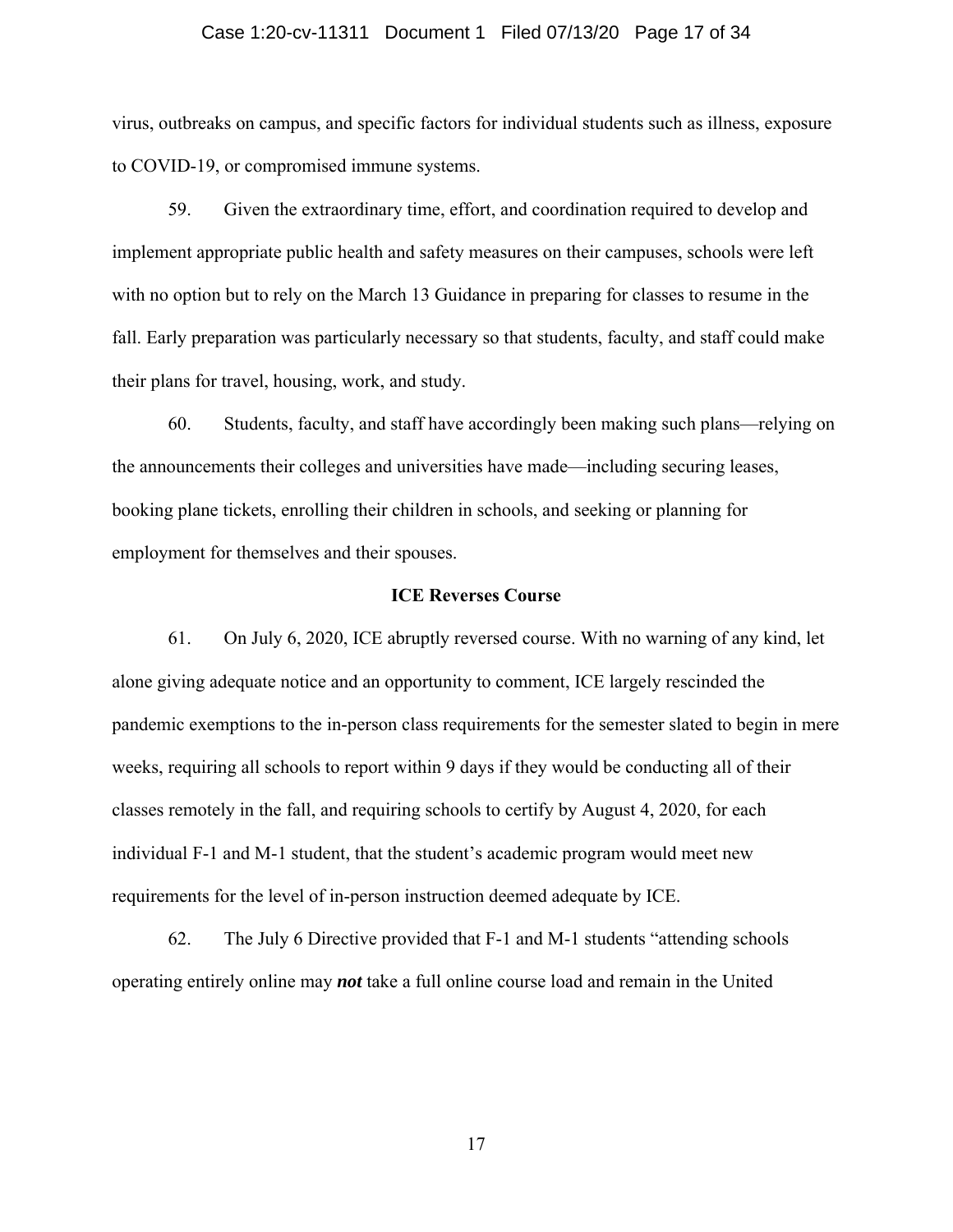### Case 1:20-cv-11311 Document 1 Filed 07/13/20 Page 18 of 34

States."10 Carrying out this reversal, "[t]he U.S. Department of State will not issue visas to students enrolled in schools and/or programs that are fully online for the fall semester nor will U.S. Customs and Border Protection permit these students to enter the United States." *Id.*  Accordingly, ICE directed, "Active students currently in the United States enrolled in such programs must depart the country or take other measures, such as transferring to a school with in-person instruction to remain in lawful status or potentially face immigration consequences including, but not limited to, the initiation of removal proceedings." *Id.*

63. The July 6 Directive entirely rescinded the March 13 Guidance's exemptions with respect to students on an M-1 visa pursuing vocational education and F-1 students in English language training programs, "who are not permitted to enroll in any online courses." *Id.* (citing 8 C.F.R.  $\S 214.2(f)(6)(i)(G); 8 C.F.R. 214.2(m)(9)(v).$ 

64. For schools "adopting a hybrid model," which ICE defined to mean "a mixture of online and in person classes," ICE newly required schools to certify, for each F-1 student, "within 21 business days of publication of this Broadcast Message (by August 4, 2020.[sic])," that the student's particular "program is not entirely online, that the student is not taking an entirely online course load for the fall 2020 semester, and that the student is taking the minimum number of online classes required to make normal progress in their degree program."<sup>11</sup>

65. Moreover, "[o]nly students enrolled at a school that is *only* offering online coursework can engage in remote learning from their home country."12

<sup>&</sup>lt;sup>10</sup> Student and Exchange Visitor Program, Broadcast Message: COVID-19 and Fall 2020, at 1 (July 6, 2020), https://www.ice.gov/doclib/sevis/pdf/bcm2007-01.pdf (emphasis in original).  $11$  *Id.* at 1-2.

<sup>&</sup>lt;sup>12</sup> *Id.* at 2 (emphasis added).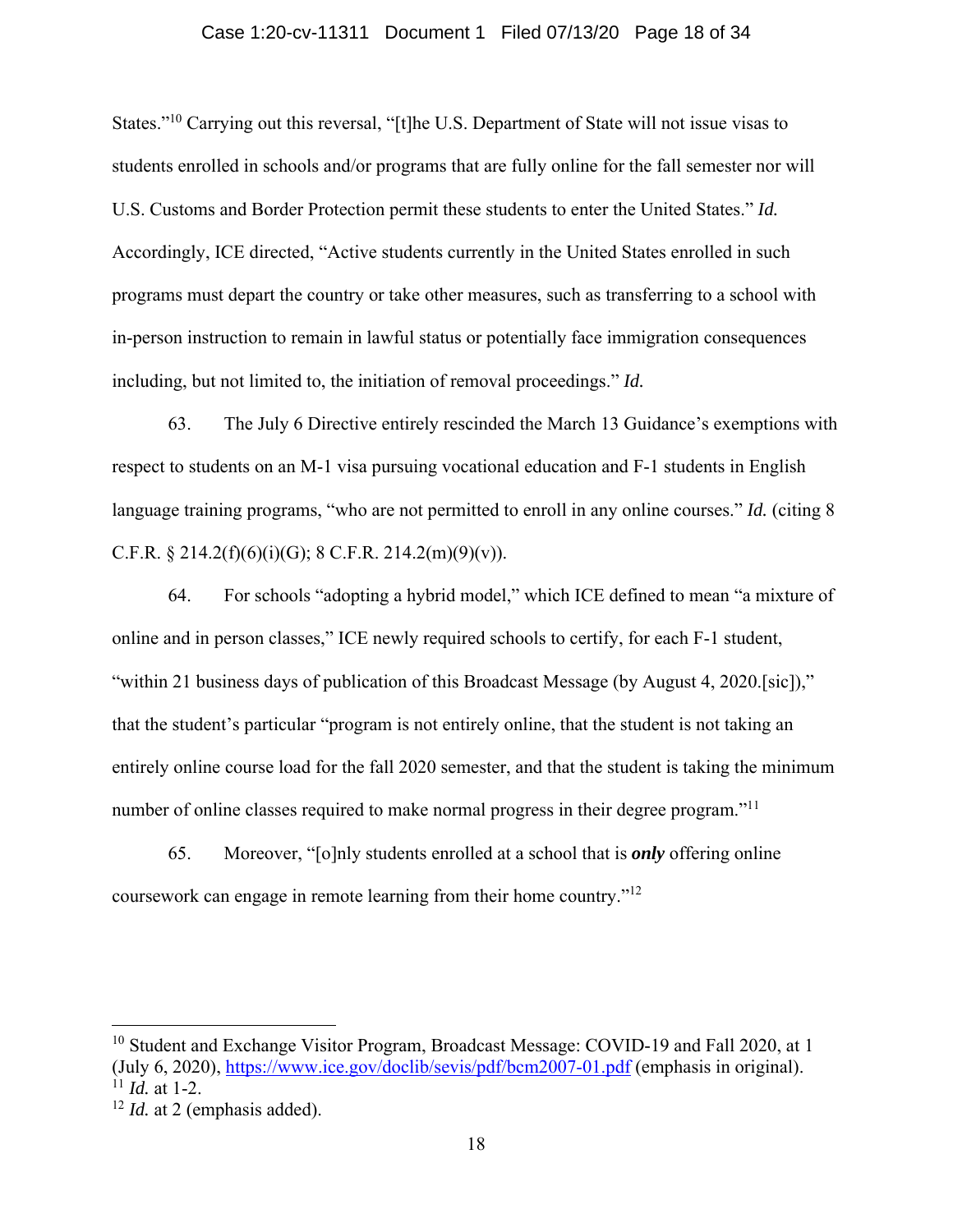### Case 1:20-cv-11311 Document 1 Filed 07/13/20 Page 19 of 34

66. In other words, students have only three choices: (1) enroll in a program that only offers online classes and stay outside of the United States; (2) enroll in a program that offers a hybrid model, and make sure to take "the minimum number of online classes required to make normal progress" in the degree program; or (3) enroll in a fully in-person program. Schools must work to accommodate each individual international student to ensure that one of these options is possible and acceptable—and that it does not change over the course of the semester—or risk losing the student altogether.

67. The July 6 Directive's dramatic reversal of course was issued without explanation. The Directive referred to the "need to resume the carefully balanced protections implemented by federal regulations,"<sup>13</sup> but did not give any reason why this "need" arose amidst the on-going emergency that was the basis for its March 13, 2020 Guidance "for the duration of the emergency," nor explain how the unspecified "balance[]" had shifted.

68. On July 7, ICE issued a document entitled "Frequently Asked Questions for SEVP Stakeholders about Guidance for the Fall 2020 Semester" ("FAQ").<sup>14</sup> In purporting to explain the reasons for the new Directive after it was issued, this FAQ asserts that "DHS is seeking to maximize flexibility for students to continue their studies, while minimizing the risk of transmission of COVID-19 by not admitting students into the country who do not need to be present to attend classes in-person[,]" and that the July 6 Directive "provided the best options for flexibility for nonimmigrant students to continue education with health risks associated with international travel at this time."15 Like the July 6 Directive, this FAQ, too, fails to explain why a reversal of the March 13 Guidance was warranted at this time, as the pandemic continues to

<sup>13</sup> *Id.* at 1.

<sup>&</sup>lt;sup>14</sup> https://www.ice.gov/doclib/sevis/pdf/sevisFall2020\_FAO.pdf.

<sup>15</sup> *Id.* at 2, 3.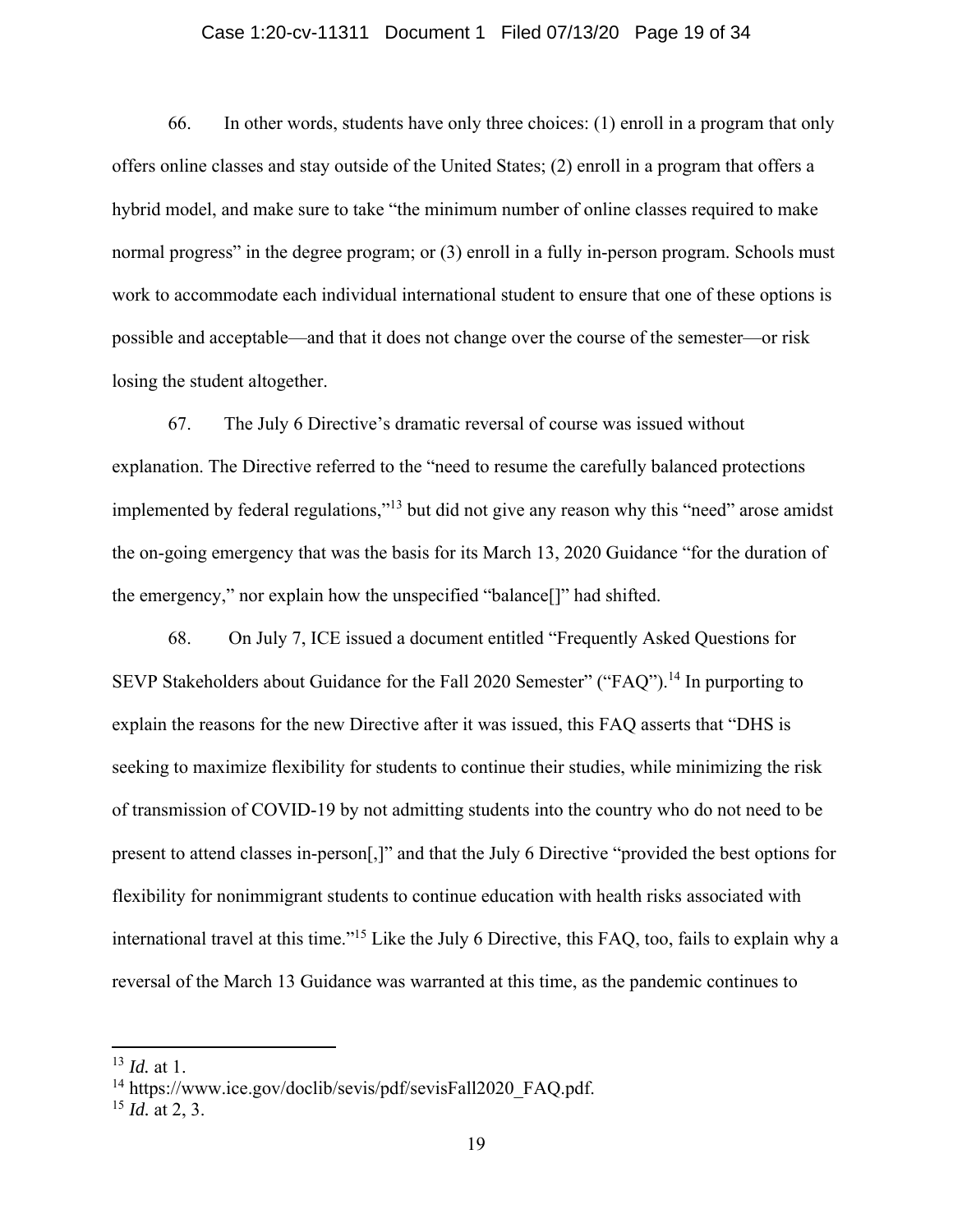### Case 1:20-cv-11311 Document 1 Filed 07/13/20 Page 20 of 34

ravage communities across the country. Moreover, this purported explanation has no logical connection to the Directive's requirement that students currently present in the United States must depart—and assume the "health risks associated with international travel at this time"—if their schools are currently offering only online instruction due to the pandemic.

69. The July 6 Directive fails to address the substantial reliance interests of students, colleges, and universities on the March 13 Guidance, the roadmap for planning that guidance provided to students, colleges, and universities, and the flexibility it allowed.

70. The July 6 Directive also fails to consider the harm to international students and their families whose lives will be upended; the lost revenue to colleges and universities if foreign students are forced to stay away; the enormous administrative burden on schools to rethink carefully calibrated fall semester plans and to make individual certifications for each individual international student in a matter of weeks, at a time when many students will not yet have even chosen their courses; the individual, community, and public health impact of schools being forced to offer additional and superfluous in-person learning in order to ensure the status of its international students; the harm to the university community of losing the perspectives, skills, and talents of so many international students; and the harm to the economy and society if international students are forced to leave.

71. And the July 6 Directive also fails to explain the impossibly short timeline for implementation of its requirements, leaving only nine days for colleges and universities to advise the federal government if they will be fully online for the fall 2020 semester and then only 20 days later to certify that each individual student will meet the requirements for hybrid or inperson learning.

### **The July 6 Directive's Irreparable Harms to Plaintiff States, Schools, and Students**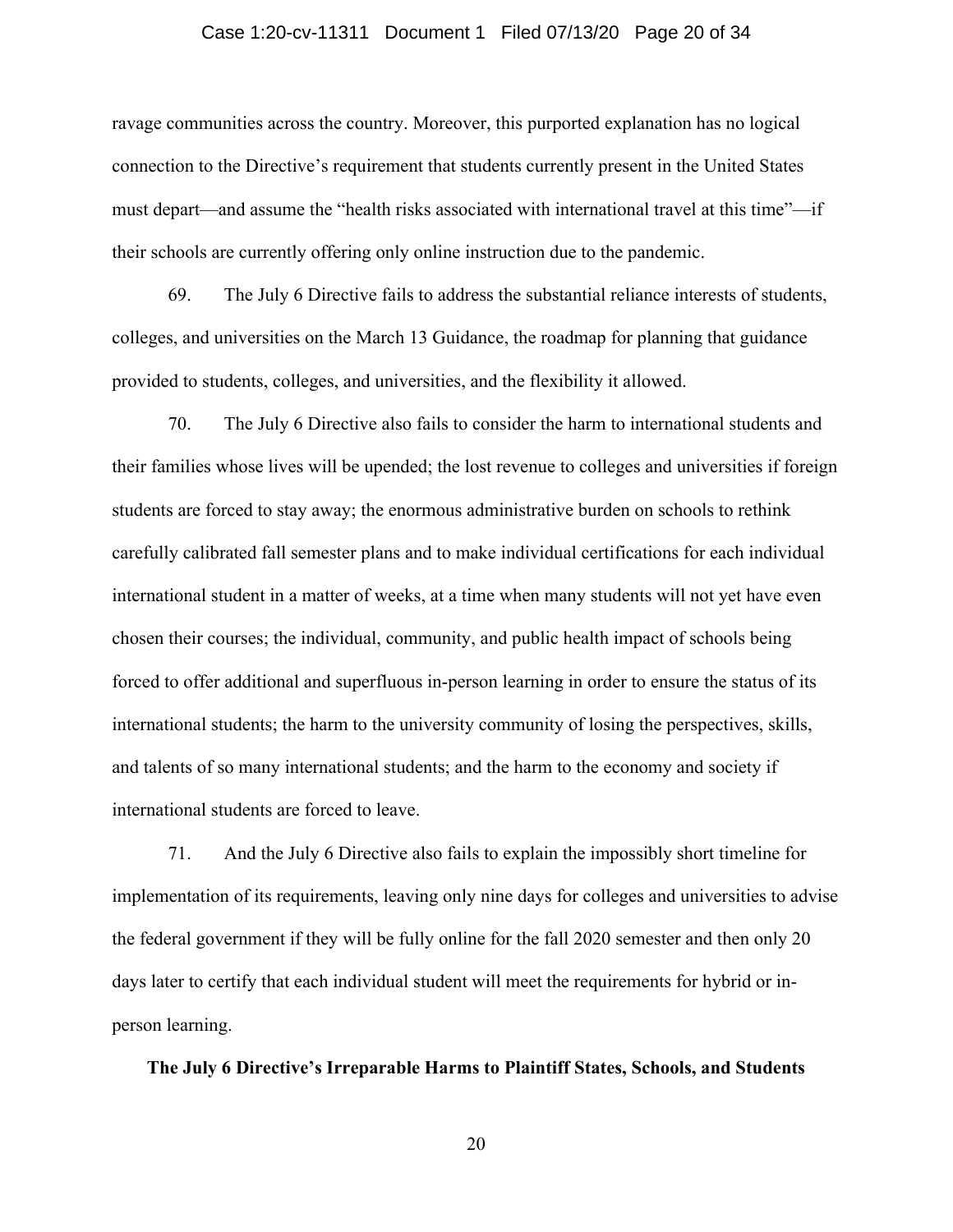### Case 1:20-cv-11311 Document 1 Filed 07/13/20 Page 21 of 34

72. The Directive will cause immediate and irreparable harm to the States as well as to their residents, schools, and students.

73. Collectively, the Plaintiff States are home to a combined 1,124 colleges and universities,<sup>16</sup> hosting approximately 373,304 international students in 2019, who contributed an estimated  $$14,502,646,811$  to our States'—and the country's—economy that year.<sup>17</sup>

74. The Plaintiff States' own 487 public colleges and universities<sup>18</sup> host tens of thousands of international students<sup>19</sup> and contribute trillions of dollars to the economy each year. Of the twenty-five universities and colleges listed by the Institute of International Education as leading host institutions for international students in 2019, one-fifth are public colleges and universities located in Plaintiff States, hosting a combined 45,860 international students.<sup>20</sup>

75. Each Plaintiff State funds, supports, and/or administers its own public colleges and universities. The July 6 Directive directly regulates these public colleges and universities, will harm their operations, will cost them significant resources, and will make it more difficult for them to ensure the safety of their students, faculty, staff, and the untold additional number of state residents with whom members of our school communities live and otherwise interact daily. The Directive will also cause irreparable harm to the public health and the economy in the Plaintiff States.

<sup>&</sup>lt;sup>16</sup> U.S. Department of Education National Center for Education Statistics College Navigator, https://nces.ed.gov/collegenavigator/.

<sup>&</sup>lt;sup>17</sup> Institute of International Education Data By State Fact Sheet, https://www.iie.org/Researchand-Insights/Open-Doors/Fact-Sheets-and-Infographics/Data-by-State-Fact-Sheets (statistical information on international exchange in each state in 2019).

<sup>&</sup>lt;sup>18</sup> U.S. Department of Education National Center for Education Statistics College Navigator, https://nces.ed.gov/collegenavigator/.

 $19$  Institute of International Education Leading Host Institutions, https://www.iie.org/Researchand-Insights/Open-Doors/Data/International-Students/Leading-Host-Institutions.

<sup>&</sup>lt;sup>20</sup> Institute of International Education Leading Host Institutions, https://www.iie.org/Researchand-Insights/Open-Doors/Data/International-Students/Leading-Host-Institutions.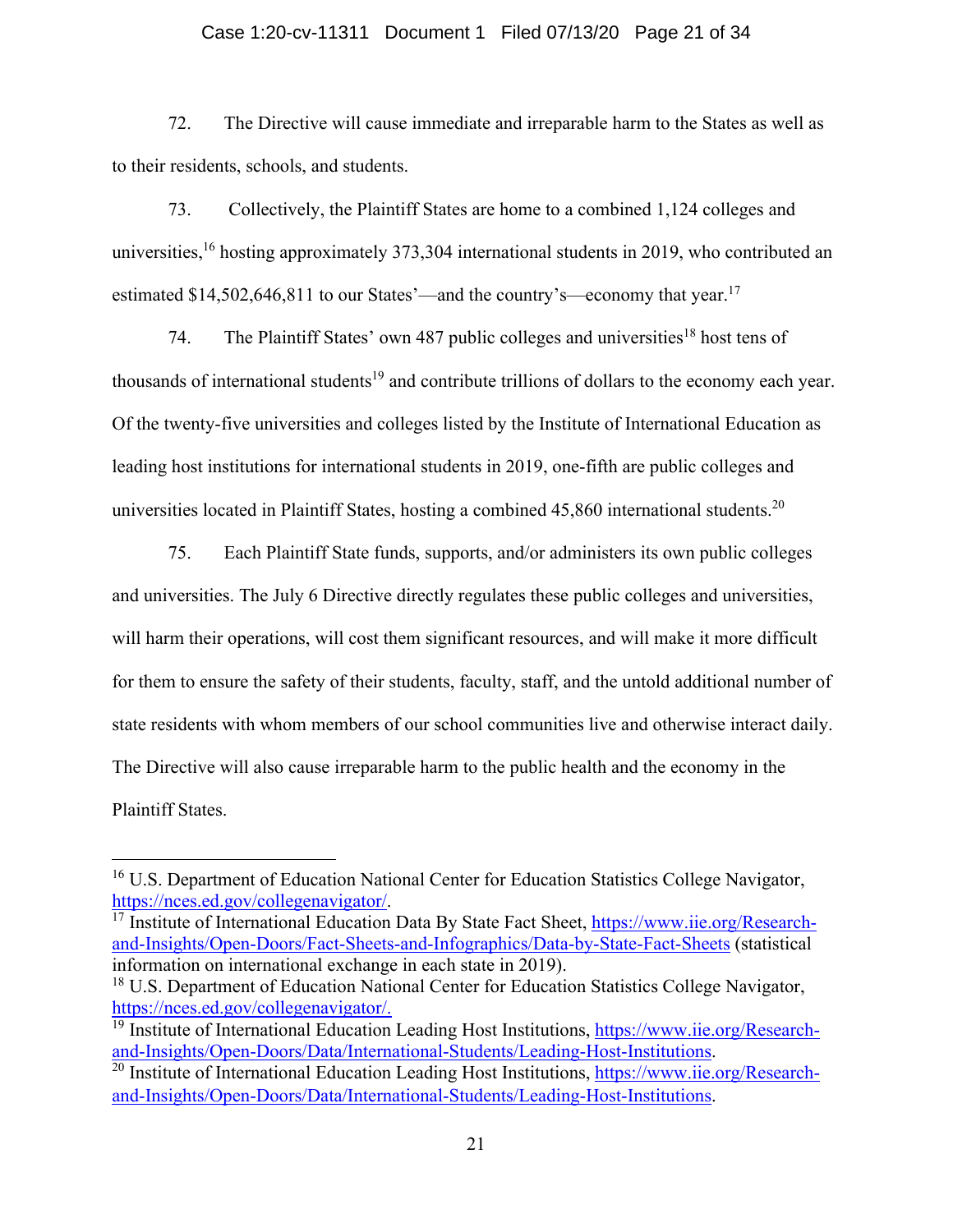### *Harm to Proprietary Interests*

76. The July 6 Directive imposes immense and irreparable costs and burdens on Plaintiff States' public colleges and universities, costs and burdens ultimately borne by Plaintiff States.

77. To retain all international students despite the Directive, our colleges and universities would have to substantially reevaluate the carefully calibrated plans they have developed for the fall semester and instead develop and implement new, complex, and costly accommodations to meet ICE's new requirements. If the schools do not, they will lose significant numbers of international students.

78. Choosing to develop unanticipated fall 2020 plans that would expand the availability of in-person instruction poses enormous costs and burdens on schools, including staffing, COVID-19 testing, personal protective equipment sourcing, classroom space, class size assignments and reorganization, and instructor assignments.

79. Choosing to retain plans that greatly limit in-person instruction or eliminate it altogether will leave our students defenseless against the July 6 Directive's requirement that they depart to study remotely in their home countries—insofar as they are able—or disenroll from school altogether. This would be a huge loss of financial, human, and cultural capital for our schools.

80. Many students will be unable or unwilling to pursue their studies remotely from their home countries and will be forced to disenroll. These students would no longer pay tuition and housing, dining, and other fees at a time when colleges and universities are already faced with severe financial hardship. As a result, Plaintiff States' public institutions stand to lose tens of millions of dollars. This is a particularly acute loss because international students often pay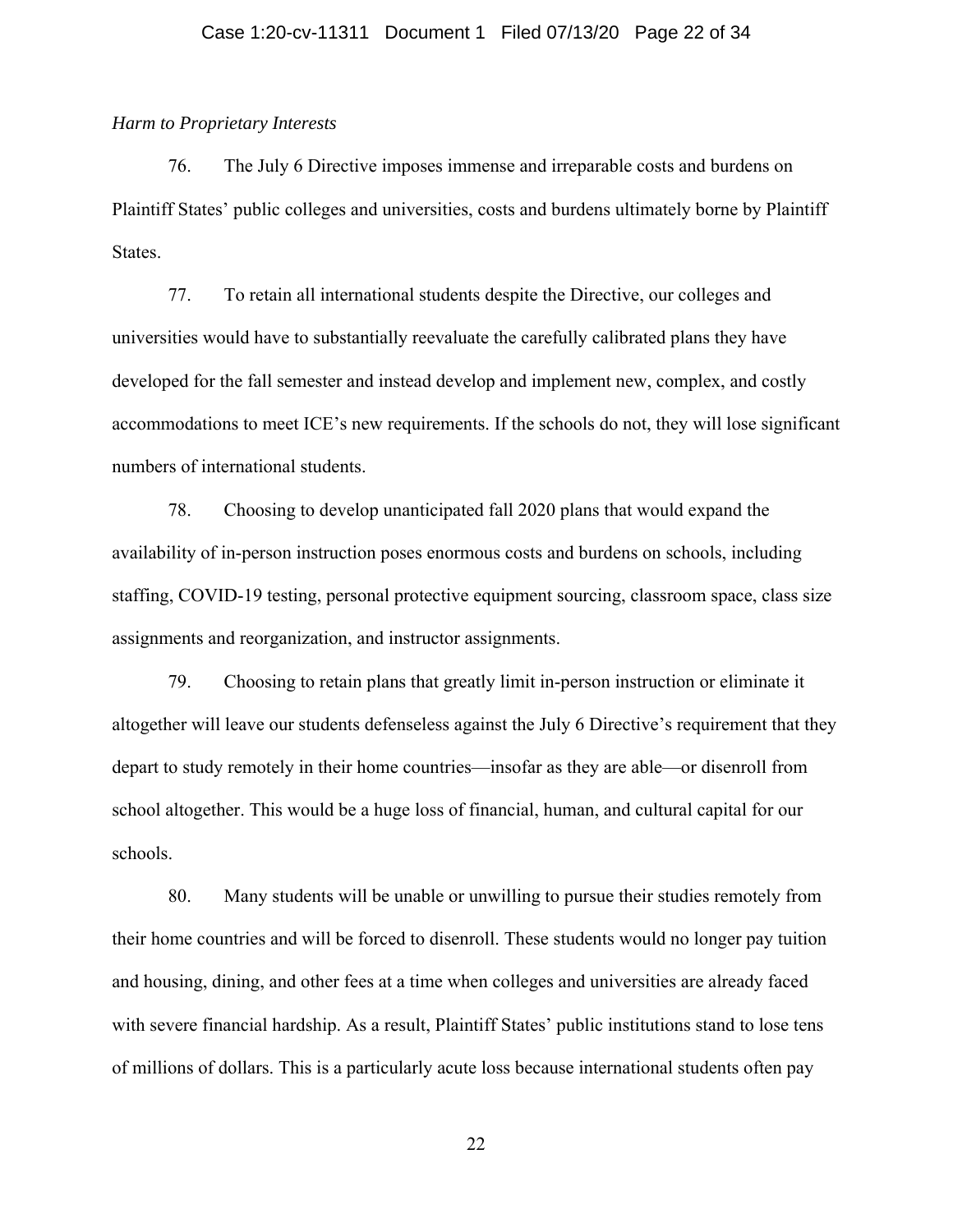### Case 1:20-cv-11311 Document 1 Filed 07/13/20 Page 23 of 34

higher out-of-state tuition rates, which enhances public universities' ability to serve lowerincome in-state students by reducing the amount of tuition they are required to pay. These international students would also likely no longer be able to work as employees on our campuses and help further important research goals for our institutions.

81. Even where it is feasible for students to depart to their home countries to pursue online studies, our colleges and universities will still unexpectedly lose housing, dining, and other fees paid by these students; the students' in-person participation in research and other oncampus work that is not part of their course of study; and the students' unique in-person contributions to the fabric of college and university life.

82. Indeed, the July 6 Directive will cause harm to schools' academic, extracurricular, and cultural communities. International students bring rich and diverse viewpoints, interests, and skillsets, which they share in classrooms, on-campus jobs, clubs, and other extracurricular activities, and social interactions with other students, faculty, and staff. If they are forced to disenroll or leave campus because of the July 6 Directive, schools and other students will lose their contributions.

83. Our colleges and universities will also be forced to expend time and resources to make individualized determinations to certify students with F-1 and M-1 visas and re-issue I-20s for each student. These certifications require not only a determination of the particular forms of instruction offered by the schools in which each student is enrolled, but also a determination of each individual student's course load and the format in which such courses will be taught—the latter of which may not be information readily available to the school administration. In some cases, instructors may be given the option to include in-person components, and those decisions may not yet have been made. In other cases, students will not have registered for their courses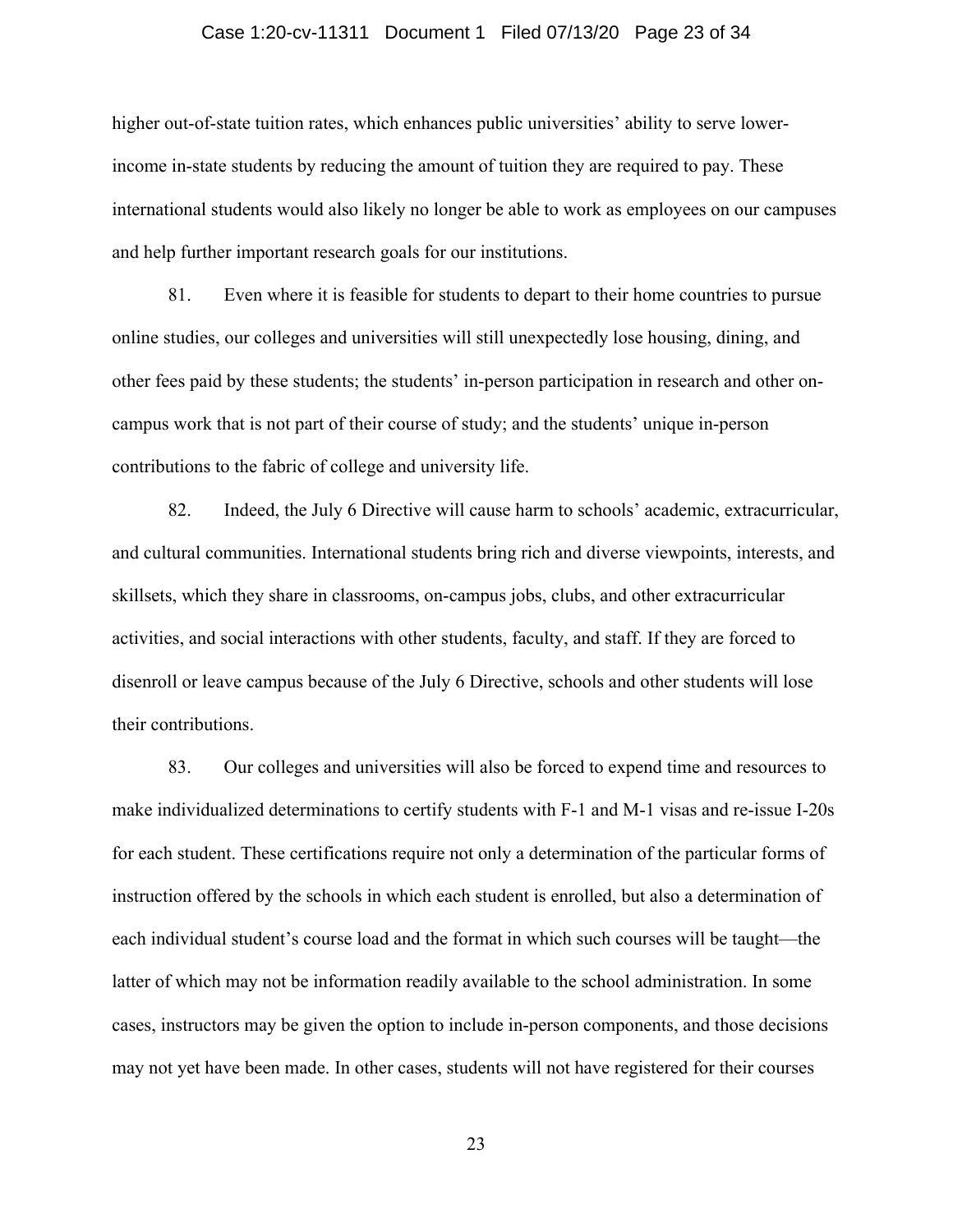### Case 1:20-cv-11311 Document 1 Filed 07/13/20 Page 24 of 34

before SEVP's certification deadline, putting schools in the impossible position of having to certify students before they determine their courses.

84. The 2020-21 academic year plans developed by schools, and their related operating budgets, of course do not account for the loss of revenue or any additional resources required to comply with the July 6 Directive. And the Directive's enormous impact comes as schools grapple with other financial challenges brought on by the COVID-19 pandemic.

# *Harm to Sovereign Interests*

85. The July 6 Directive will irreparably harm the Plaintiff States' sovereign interest in regulating their public colleges and universities, particularly with regard to public health and safety amidst the pandemic.

86. Plaintiff States have issued guidance and mandates governing the reopening of colleges and universities. In Massachusetts, for example, the Department of Public Health and the COVID-19 Command Center issued mandatory workplace safety standards that apply to higher education institutions.<sup>21</sup> Massachusetts also provided guidance to cover two different phases of reopening, with guidance for a third phase still pending.<sup>22</sup> As part of the second phase, institutions of higher education must develop a written control plan outlining how each of their campuses will comply with the workplace safety mandates, including rules relating to social distancing, hygiene protocols, and cleaning and disinfecting.<sup>23</sup>

<sup>&</sup>lt;sup>21</sup> https://www.mass.gov/info-details/reopening-mandatory-safety-standards-for-workplaces#overview-.

 $^{22}$  https://www.mass.gov/info-details/reopening-higher-education.<br> $^{23}$  https://www.mass.gov/doc/higher-education-covid-19-control-plan-template/download.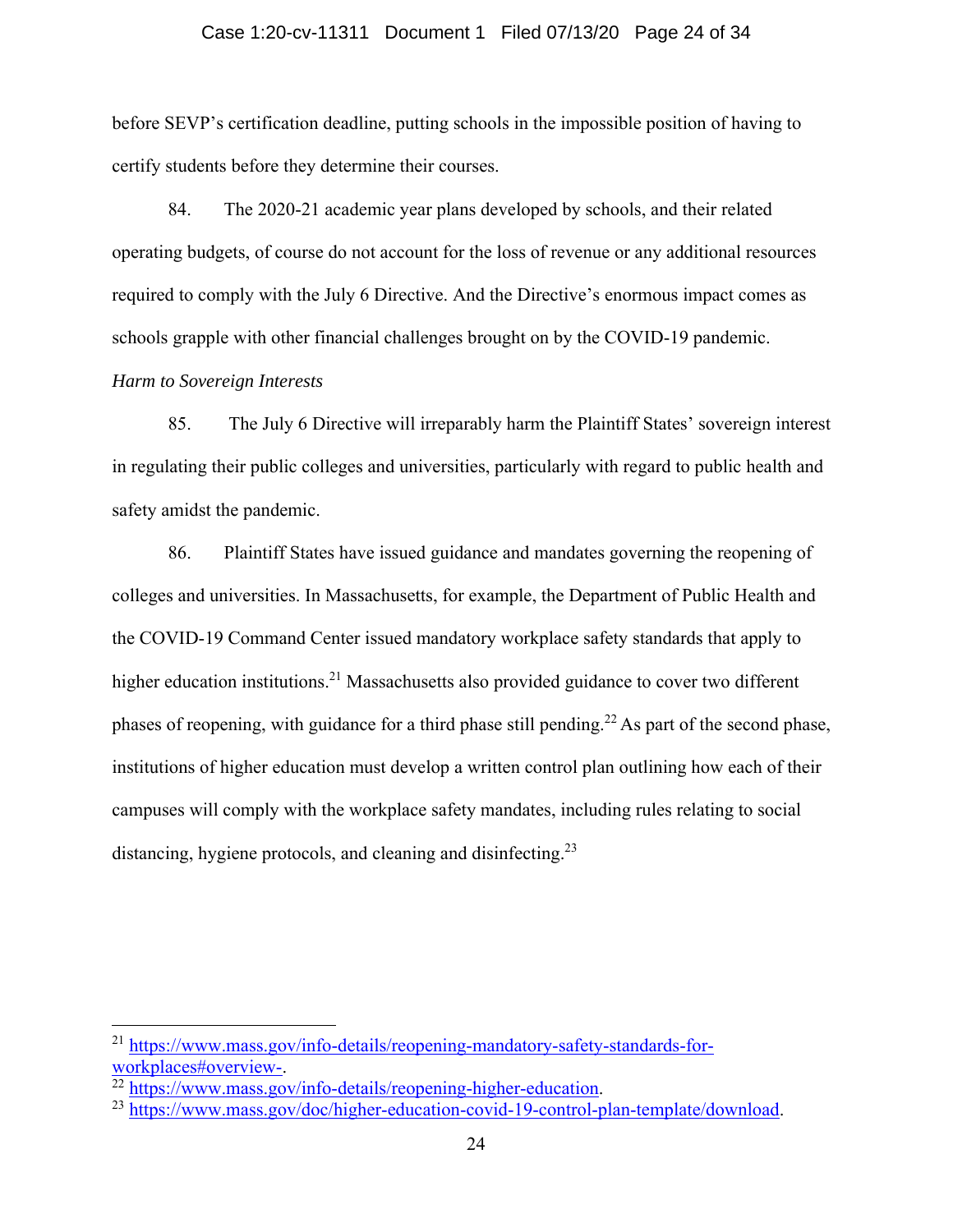### Case 1:20-cv-11311 Document 1 Filed 07/13/20 Page 25 of 34

87. The July 6 Directive interferes with implementation of such state guidance and mandates, because it has the effect of coercing schools to consider greater use of in-person instruction, lest they lose their international students.

88. The July 6 Directive also reduces the Plaintiff States' and their schools' flexibility in responding to changing conditions over the course of the pandemic. To the extent that pandemic conditions worsen, warranting further reduction or elimination of in-person instruction at schools not yet entirely online, the July 6 Directive will serve as a deterrent to making necessary changes as rapidly as possible and will impose additional costs—human, administrative, and pecuniary—in doing so.

89. In public statements, the Administration has expressly acknowledged these coercive effects of the July 6 Directive and even indicated that the directive was actually intended to pressure schools into reopening, overriding the deliberative planning by Plaintiff States to ensure the health and safety of students, faculty, staff, and the broader community. The same day as the announcement of the administration's reversal, the President of the United States made repeated public statements expressing the view that schools must reopen in the fall:



The next day, Acting Deputy Secretary of Homeland Security Ken Cuccinelli underscored the connection between the July 6 Directive and the administration's evident preference in favor of reopening, stating that the July 6 Directive would "encourage schools to reopen."<sup>24</sup> Coercing

<sup>&</sup>lt;sup>24</sup> Interview with Acting Deputy Secretary of Homeland Security Kenneth T. Cuccinelli, CNN (July 7, 2020), https://twitter.com/CNNPolitics/status/1280576267360886784. *See also, e.g.*,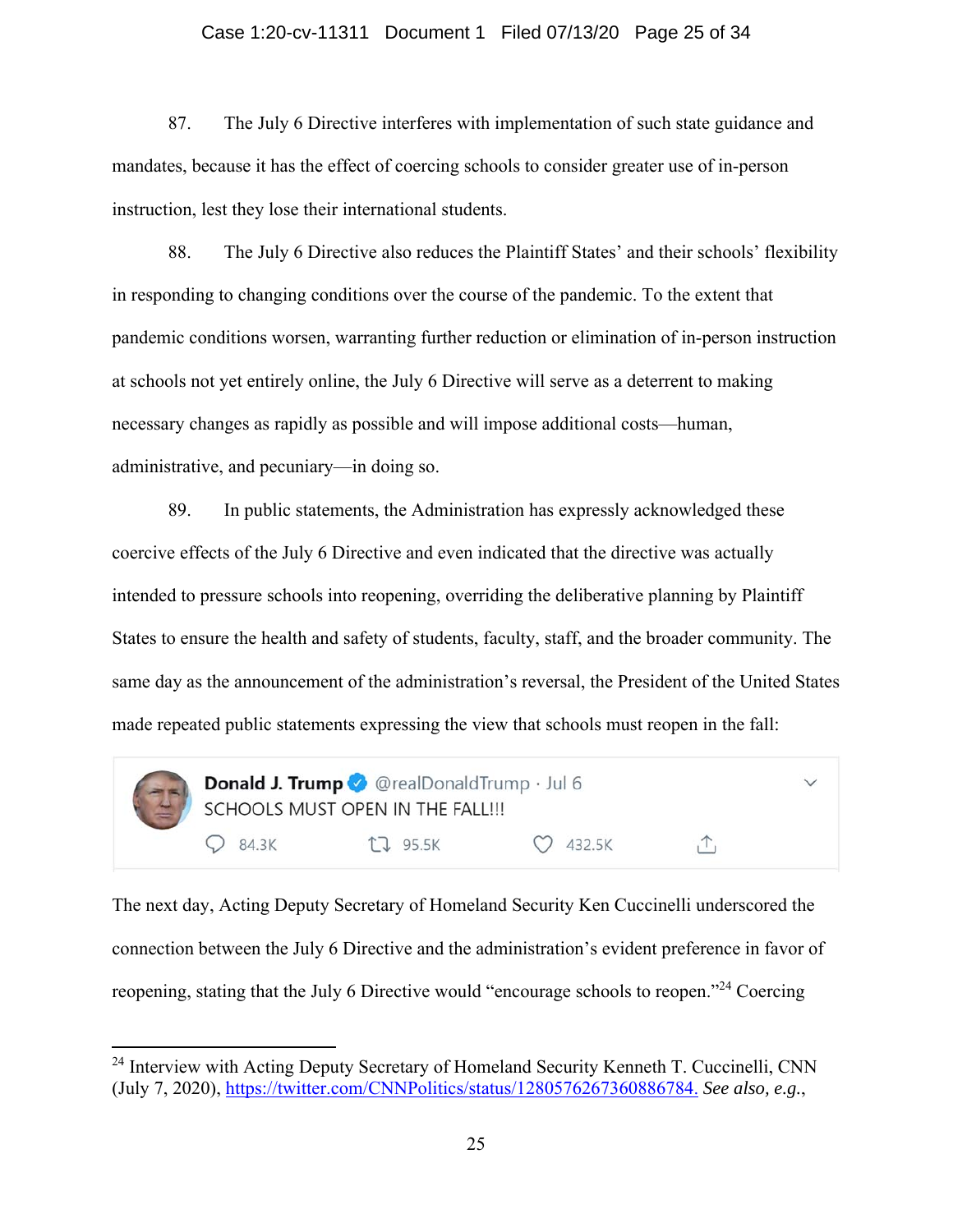# Case 1:20-cv-11311 Document 1 Filed 07/13/20 Page 26 of 34

schools into holding more in-person classes in the fall—regardless of the schools' assessment of the health and safety risks of doing so—harms the Plaintiff States' ability to regulate their institutions and protect the public.

# *Harm to Quasi-Sovereign Interests*

90. The July 6 Directive also threatens irreparable injury to the Plaintiff States' interests in the health and well-being, physical and economic, of our residents.

91. Our States have an interest in preventing the physical harm to our residents—and

to the public health system more generally—caused by the insidious spread of COVID-19. The

July 6 Directive undermines this interest by encouraging the expansion of in-person classroom

instruction beyond that which will best prevent and mitigate the spread of the disease, thus

increasing the risk of infection to students, faculty, and staff; to the members of their households;

and to the communities in which they live.

https://twitter.com/realDonaldTrump/status/1280232979781111808.

Donald J. Trump, Twitter (July 6, 2020) ("Corrupt Joe Biden and the Democrats don't want to open schools in the Fall for political reasons, not for health reasons! They think it will help them in November. Wrong, the people get it!"),

https://twitter.com/realDonaldTrump/status/1280232979781111808; Donald J. Trump, Twitter (July 8, 2020) ("I disagree with  $@CDCg$ ov on their very tough & expensive guidelines for opening schools. While they want them open, they are asking schools to do very impractical things. I will be meeting with them!!!"),

https://twitter.com/realDonaldTrump/status/1280857657365200902; Donald J. Trump, Twitter (July 8, 2020) ("In Germany, Denmark, Norway, Sweden and many other countries, SCHOOLS ARE OPEN WITH NO PROBLEMS. The Dems think it would be bad for them politically if U.S. schools open before the November Election, but is important for the children & families. May cut off funding if not open!"),

Donald J. Trump, Twitter (July 10, 2020) ("Now that we have witnessed it on a large scale basis, and firsthand, Virtual Learning has proven to be TERRIBLE compared to In School, or On Campus, Learning. Not even close! Schools must be open in the Fall. If not open, why would the Federal Government give Funding? It won't!!!"),

https://twitter.com/realDonaldTrump/status/1281554061972692994.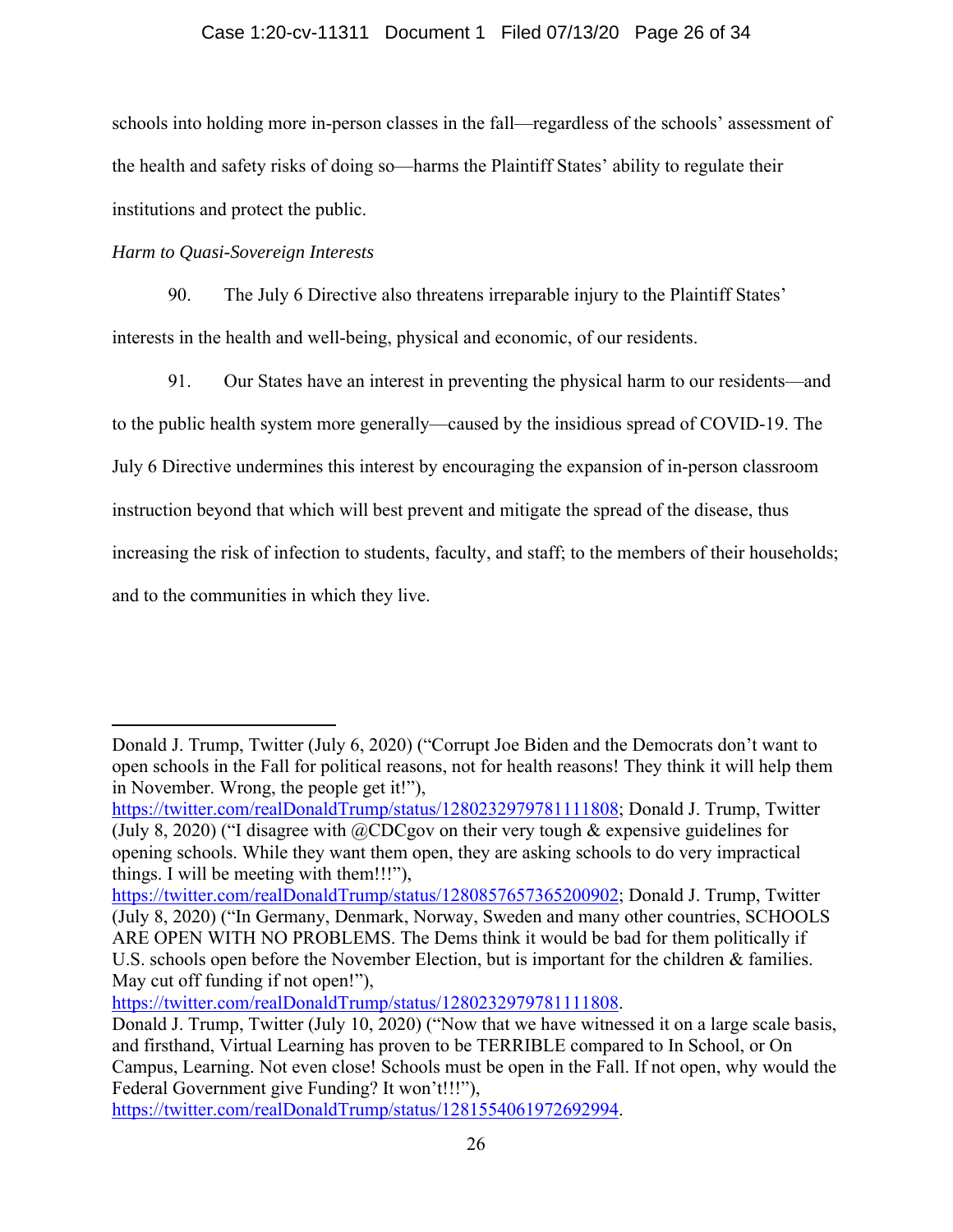### Case 1:20-cv-11311 Document 1 Filed 07/13/20 Page 27 of 34

92. Our States also have an interest in preventing the economic harm caused by the spread of COVID-19, as well as the more specific harm caused by discouraging or precluding thousands of international students from coming to and residing in our States. In addition to the significant loss of tuition dollars, the Plaintiff States' economies will suffer harms if international students are forced to disenroll from schools because of the July 6 Directive.

93. Students working on campus as well as those with CPT and OPT authorization opportunities made available to them because of their F-1 or M-1 status—contribute to our state economies by the thousands through their employment in fields such as science, technology, biotechnology, healthcare, business and finance, and education. Forcing F-1 and M-1 students to leave the country will diminish the chance that these students will have and accept the opportunity to make these contributions to our workforce, economy, and tax base.

94. In addition to contributing as workers, international students rent apartments and houses from local landlords; purchase food from grocery stores and restaurants; and patronize our retail stores and entertainment and leisure sectors. During the 2018-2019 academic year, international students studying at U.S. colleges and universities contributed \$41 billion and supported  $458,290$  jobs in the U.S. economy.<sup>25</sup> In Massachusetts alone, the 2019 economic impact of what was then approximately 71,000 international students was estimated as \$3.2 billion.<sup>26</sup> A loss of international students would damage local economies at a time of already severe economic disruption caused by the pandemic.

<sup>&</sup>lt;sup>25</sup> NAFSA Economic Value Statistics, https://www.nafsa.org/policy-and-advocacy/policyresources/nafsa-international-student-economic-value-tool-v2. 26 *Id.*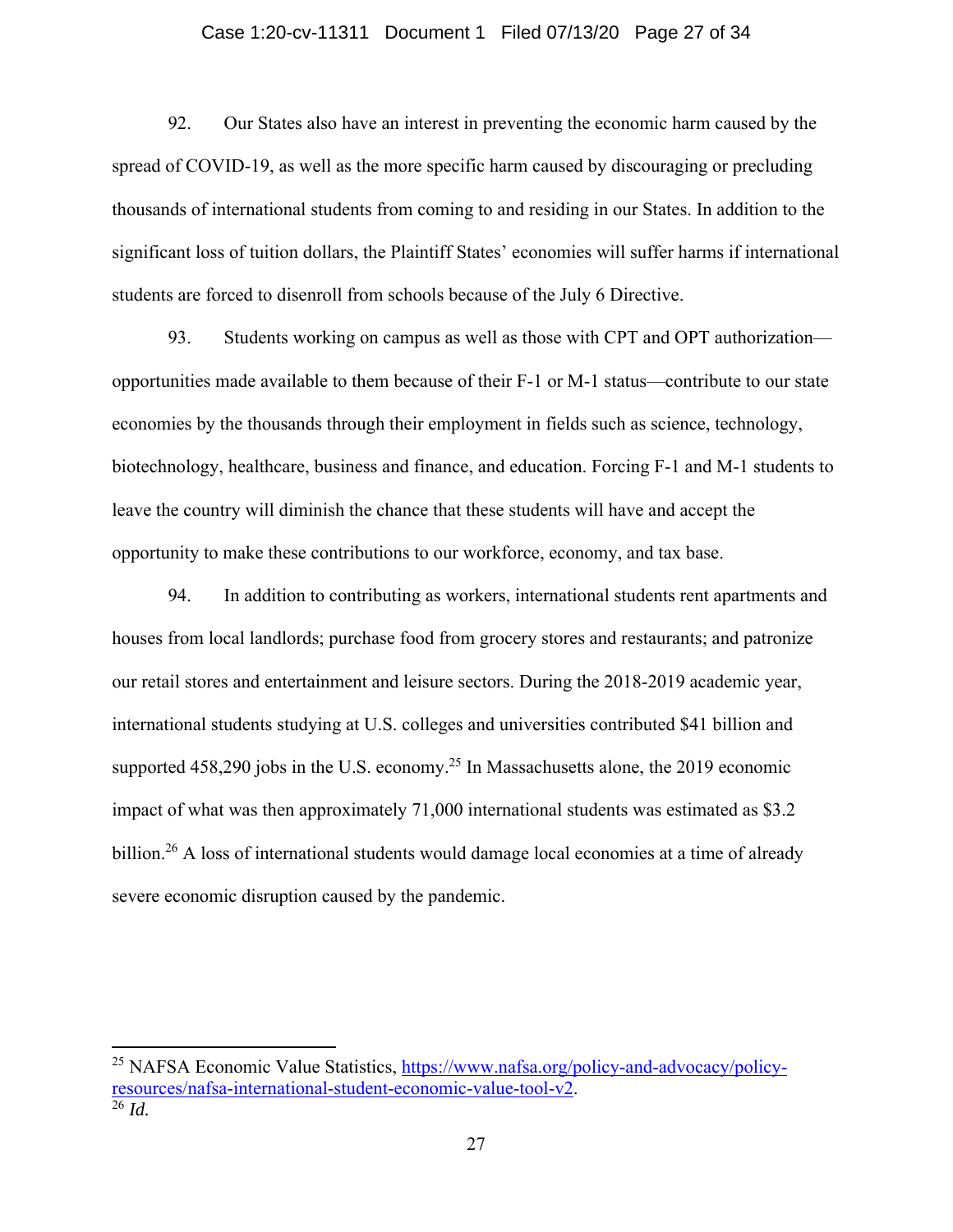### **CAUSES OF ACTION**

### **COUNT I**

### **Agency Action That Is Arbitrary, Capricious, an Abuse of Discretion, or Otherwise Not in Accordance with Law 5 U.S.C. § 706(2)(A)**

95. The Plaintiff States hereby incorporate by reference the foregoing paragraphs of this Complaint.

96. Under the APA, a court "shall . . . hold unlawful and set aside agency action, findings and conclusions found to be . . . arbitrary, capricious, an abuse of discretion, or otherwise not in accordance with law." 5 U.S.C. § 706(2)(A).

- 97. The July 6 Directive is arbitrary, capricious, and an abuse of discretion because it:
	- a. Failed to offer a reasoned explanation for its action;
	- b. Failed to consider important aspects of the problem in reversing the March 13 Guidance, including:
		- i. the need to protect public health and safety amidst the ongoing pandemic;
		- ii. the reliance interests of schools and students across the country on that Guidance in forming their multifaceted response to the COVID-19 crisis and their plans for the impending fall 2020 semester; and
		- iii. the July 6 Directive's harm to and extreme burdens on public and private educational institutions and students;
	- c. Failed to consider, or outright disregarded, overwhelming evidence before the agency that the pandemic conditions that necessitated the March 13 Guidance have not abated; and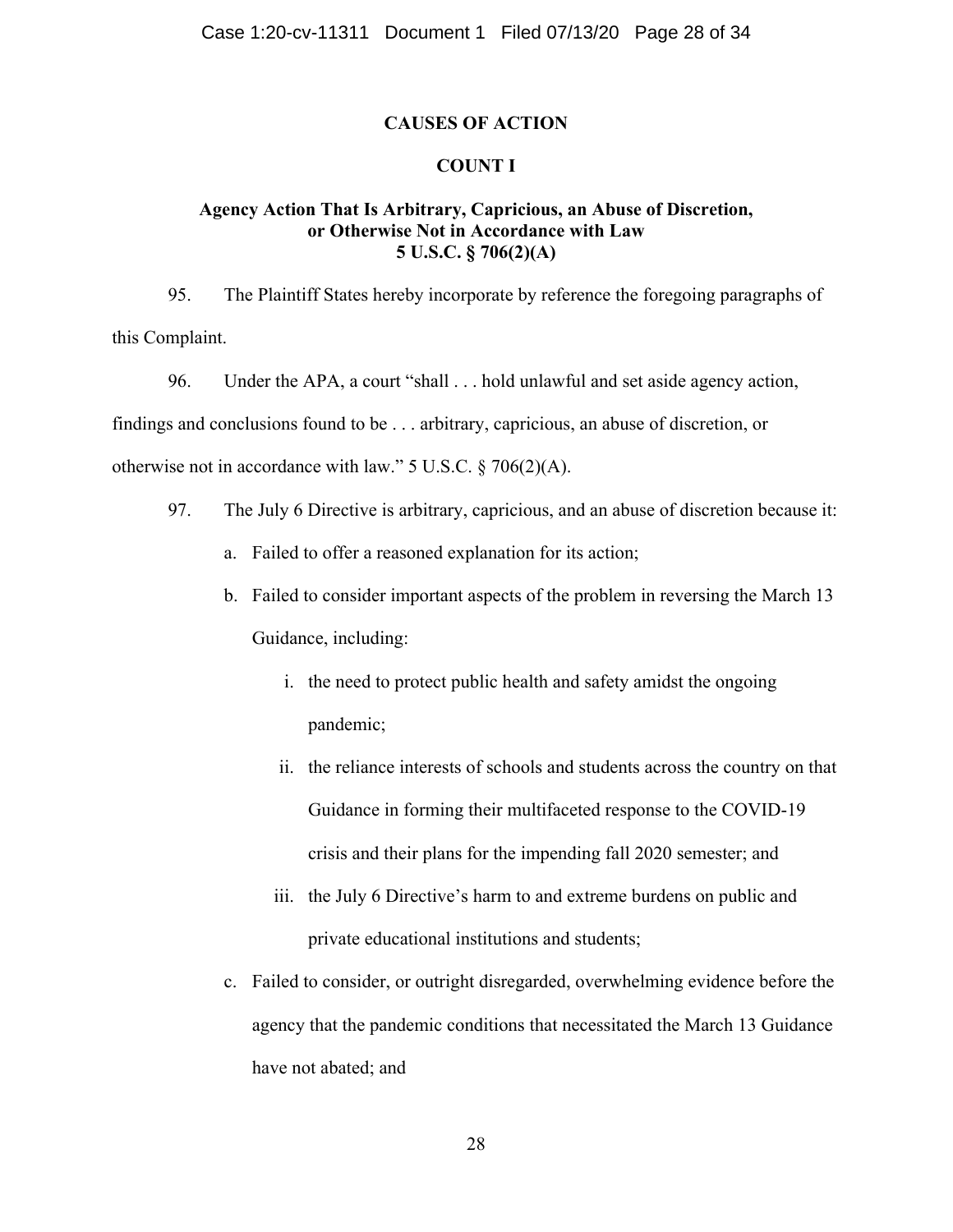d. Required compliance on a timetable that does not afford the affected parties sufficient time to alter plans made in reliance on prior policy.

98. The July 6 Directive is also arbitrary and capricious and not in accordance with the INA, because in the context of an escalating global pandemic, whether a particular student's instruction is provided entirely online bears no relationship to whether that student is a "bona fide" student within the meaning of  $8 \text{ U.S.C.} \$ § 1101(a)(15)(F).

### **COUNT II**

## **Without Observance of Procedure Required by Law 5 U.S.C. § 706(2)(D)**

99. Plaintiff States hereby incorporate by reference the foregoing paragraphs of this Complaint.

100. Under the APA, a court "shall . . . hold unlawful and set aside agency action, findings and conclusions found to be . . . without observance of procedure required by law." 5 U.S.C. § 706(2)(A).

101. Subject to enumerated exceptions not applicable here, federal agencies must complete the process of agency rulemaking before issuing a rule. *Id.* § 553(b).

102. The July 6 Directive is a rule for purposes of the APA because it is an "agency statement of general or particular applicability and future effect designed to implement, interpret, or prescribe law or policy." *Id.* § 551(4). The July 6 Directive indeed acknowledges that rulemaking is required to implement "the procedures and responsibilities" that it sets forth, where it provides that they will be published "in the near future as a Temporary Final Rule in the Federal Register."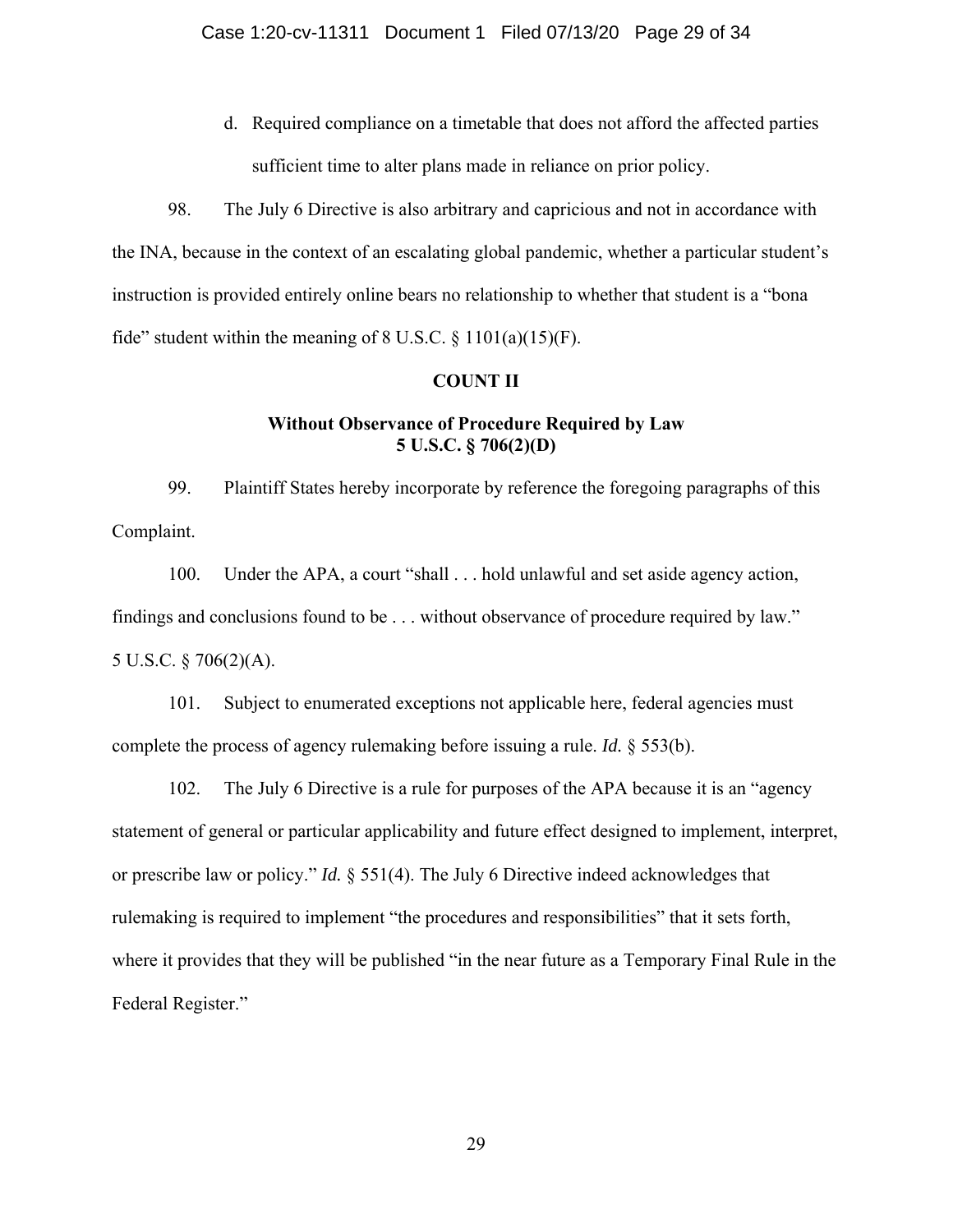103. Defendant's issuance of the July 6 Directive without notice and comment rulemaking, and without good cause to proceed without notice and comment rulemaking, is in violation of the APA.

# **PRAYER FOR RELIEF**

Wherefore, the Plaintiff States request that this Court enter judgment in their favor and grant the following relief:

- a. Postpone the effective date of the Directive pending judicial review under 5 U.S.C. § 705;
- b. Declare the Directive invalid under 5 U.S.C.  $\S 706(2)(A) \& (D)$ ;
- c. Preliminarily and permanently enjoin the Defendants and their officers, employees, and agents from applying and enforcing the Directive;
- d. Vacate and set aside the Directive pursuant to  $5$  U.S.C.  $\S$  706(2);
- e. Award Plaintiff States reasonable costs and expenses, including attorneys' fees; and
- f. Award Plaintiff States such other relief as this Court deems just and proper.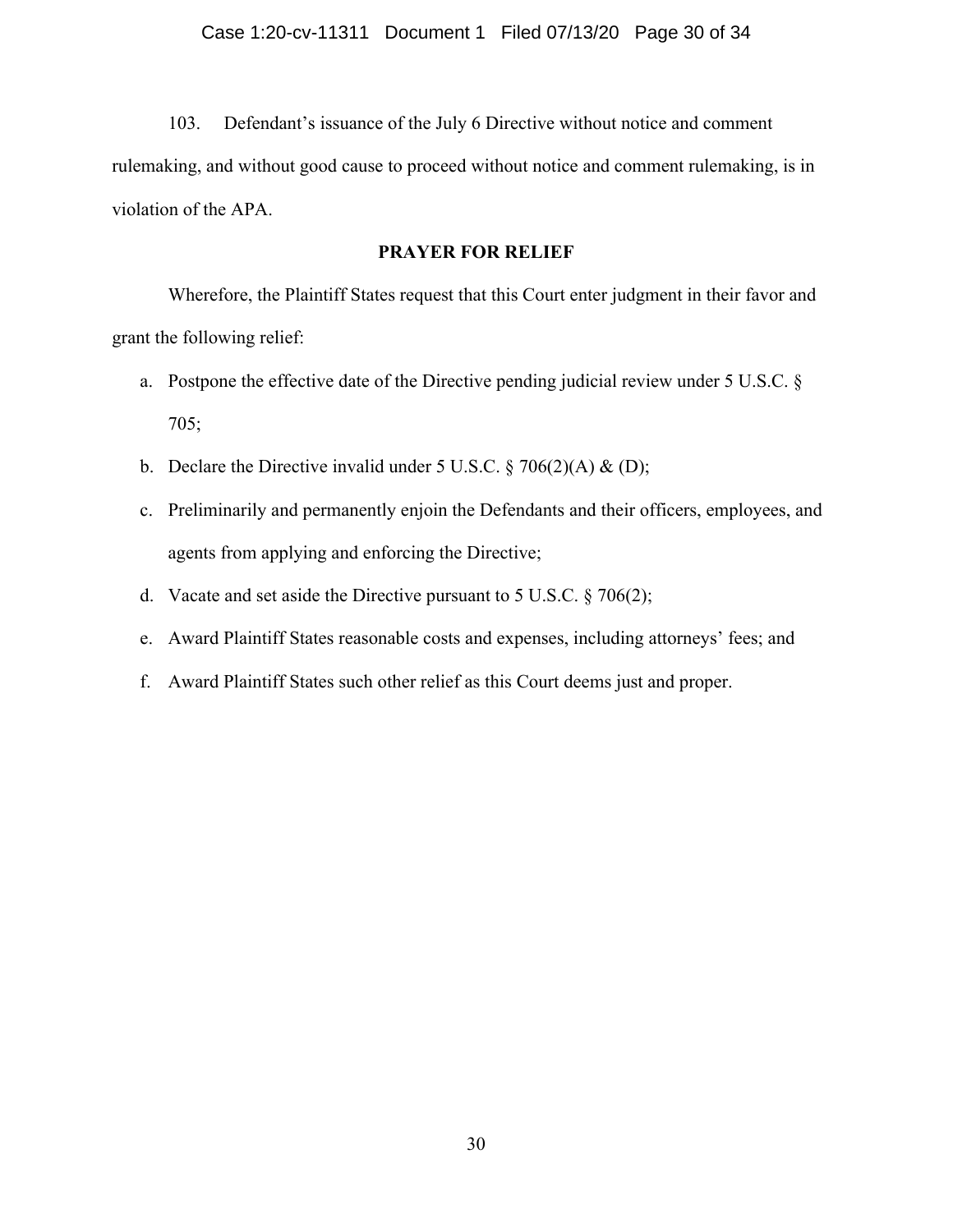Respectfully submitted,

# **MAURA HEALEY**

Attorney General Commonwealth of Massachusetts

*/s/ Abigail B. Taylor*  Abigail B. Taylor Elizabeth N. Dewar Katherine B. Dirks Julie E. Green Angela R. Brooks (admission pending) Andrew J. Haile Abrisham Eshghi Assistant Attorneys General Office of the Attorney General One Ashburton Place Boston, MA 02108 Tel. (617) 727-2200 abigail.taylor@mass.gov bessie.dewar@mass.gov katherine.dirks@mass.gov julie.green@mass.gov angela.brooks@mass.gov andrew.haile@mass.gov abrisham.eshghi@mass.gov

# **PHILIP J. WEISER**

Attorney General State of Colorado

### */s/ Eric Olson*

Eric R. Olson\* Solicitor General Jacquelynn N. Rich Fredericks\* First Assistant Attorney General Colorado Department of Law 1300 Broadway, 10th Floor Denver, Colorado 80203 eric.olson@coag.gov jacquelynn.richfredericks@coag.gov

# **WILLIAM TONG**

Attorney General State of Connecticut

### */s/ Joshua Perry* Joshua Perry\* Special Counsel for Civil Rights Office of the Attorney General 165 Capitol Avenue Hartford, Connecticut 06106 joshua.perry@ct.gov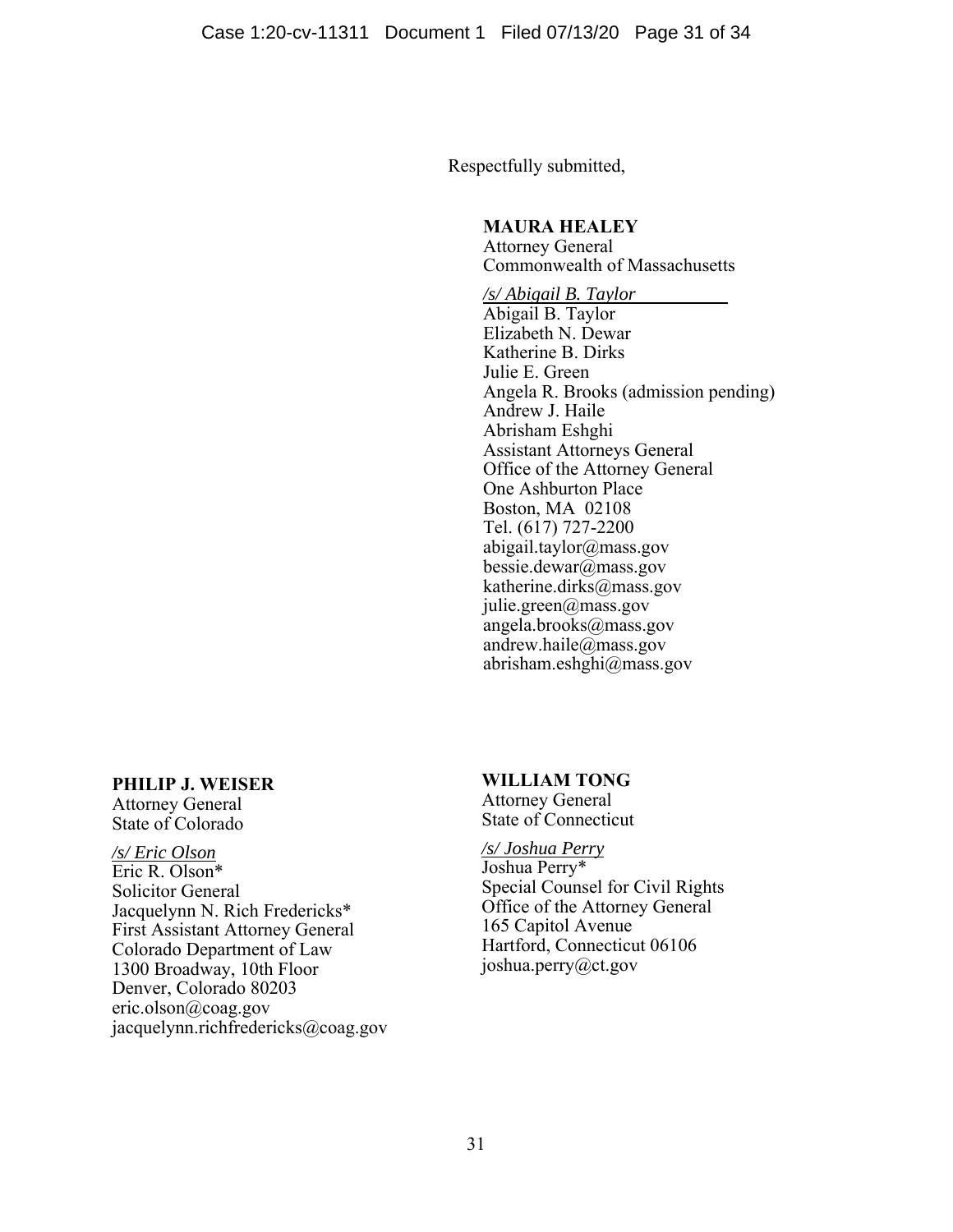# **KATHLEEN JENNINGS**

Attorney General State of Delaware Ì

# */s/ Christian Wright*

Christian Douglas Wright\* Director of Impact Litigation Vanessa L. Kassab\* Deputy Attorney General Delaware Department of Justice 820 N. French Street, 5th Floor Wilmington, Delaware 19801 christian.wright@delaware.gov vanessa.kassab@delaware.gov

# **KARL A. RACINE**

Attorney General District of Columbia

*/s/ Kathleen Konopka*  Kathleen Konopka\* Deputy Attorney General, Public Advocacy Division Brendan B. Downes\* Nicole Hill\* Assistant Attorneys General, Public Advocacy Division Office of the Attorney General for the District of Columbia 441 4th St., N.W. Suite 630S Washington, DC 20001 Kathleen.Konopka@dc.gov

# **KWAME RAOUL**

Attorney General State of Illinois

*/s/ Kathryn Hunt Muse* Kathryn Hunt Muse\* Deputy Chief, Public Interest Division Joseph Sanders\* Supervising Attorney, Consumer Fraud Bureau Elizabeth Morris\* Assistant Attorney General, Special Litigation Bureau Office of the Illinois Attorney General 100 West Randolph Street, 11th Floor Chicago, Illinois 60601 Tel. (312) 814-3000 kmuse@atg.state.il.us jsanders@atg.state.il.us emorris@atg.state.il.us

# **BRIAN E. FROSH**

Attorney General State of Maryland

# */s/ Steven M. Sullivan*

Steven M. Sullivan\* Solicitor General Katherine Bainbridge\* Jeffrey P. Dunlap\* Assistant Attorneys General 200 Saint Paul Place, 20th Floor Baltimore, Maryland 21202 Tel. (410) 576-6427 ssullivan@oag.state.md.us

### **DANA NESSEL**

Attorney General State of Michigan

/s/ *Fadwa A. Hammoud* Fadwa A. Hammoud\* Solicitor General Toni L. Harris\* Assistant Attorneys General Michigan Department of Attorney General P.O. Box 30758 Lansing, Michigan 48909 Tel. (517) 335-7603 HammoudF1@michigan.gov Harrist19@michigan.gov

### **KEITH ELLISON**

Attorney General State of Minnesota

*/s/ Tom Madison* Tom Madison\* Assistant Attorney General Office of the Minnesota Attorney General 445 Minnesota Street Suite 900 St. Paul, Minnesota 55101 Tel. (651) 757-1301 thomas.madison@ag.state.mn.us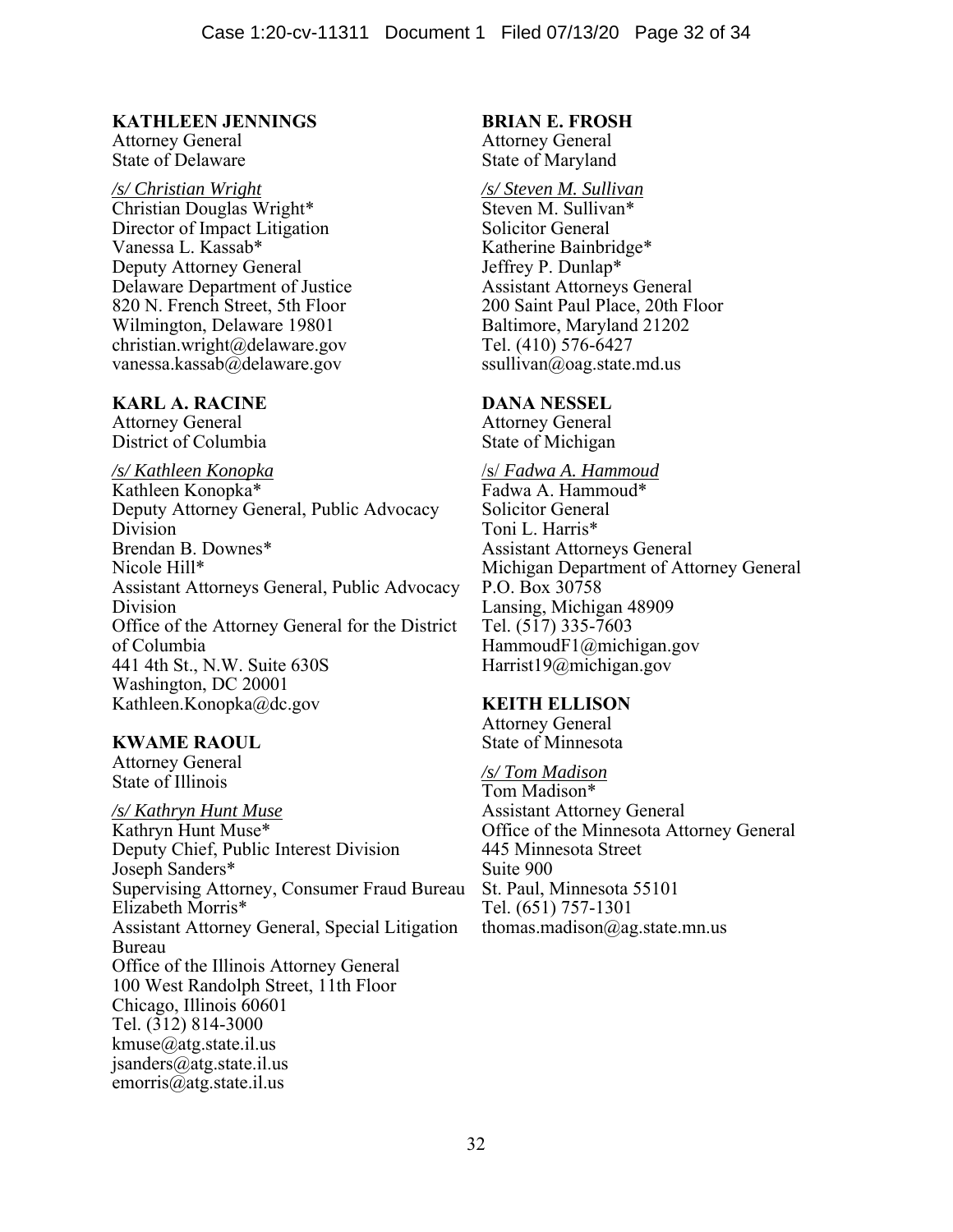# **AARON D. FORD**

Attorney General State of Nevada

#### */s/ Heidi Parry Stern*  Heidi Parry Stern\*

Solicitor General Office of the Nevada Attorney General 555 E. Washington Ave., Ste. 3900 Las Vegas, Nevada 89101 HStern@ag.nv.gov

### **GURBIR S. GREWAL**

Attorney General State of New Jersey

### */s/ Elspeth L. Faiman Hans* Elspeth Faiman Hans\* Deputy Attorney General R.J. Hughes Justice Complex 25 Market Street, P.O. Box 112 Trenton, New Jersey 08625 Tel. (609) 376-2752 elspeth.hans@law.njoag.gov

# **HECTOR BALDERAS**

Attorney General State of New Mexico

### */s/ Tania Maestas* Tania Maestas\* Chief Deputy Attorney General PO Drawer 1508 Santa Fe, New Mexico 87504-1508 tmaestas@nmag.gov

# **ELLEN F. ROSENBLUM**

Attorney General State of Oregon

#### */s/ Heather J. Van Meter* Heather J. Van Meter\*

Assistant Attorney General Oregon Department of Justice 1162 Court Street NE Salem, Oregon 97301 Tel. (503) 947-4700 Heather.j.vanmeter@doj.state.or.us

# **JOSH SHAPIRO**

Attorney General Commonwealth of Pennsylvania

# */s/ Michael J. Fischer*

Michael J. Fischer\* Chief Deputy Attorney General Pennsylvania Office of Attorney General 1600 Arch St., Suite 300 Philadelphia, Pennsylvania 19103 mfischer@attorneygeneral.gov

### **PETER F. NERONHA**

Attorney General State of Rhode Island

*/s/ Shannon Haibon*  Shannon L. Haibon\* Special Assistant Attorney General 150 South Main Street Providence, Rhode Island 02903 shaibon@riag.ri.gov

### **THOMAS J. DONOVAN, JR.**

Attorney General State of Vermont

### */s/ Benjamin Battles* Benjamin D. Battles\* Solicitor General Julio A. Thompson\* Assistant Attorney General, Civil Rights Unit Office of the Vermont Attorney General 109 State Street Montpelier, Vermont 05609 benjamin.battles@vermont.gov julio.thompson@vermont.gov

# **MARK HERRING**

Attorney General Commonwealth of Virginia

*/s/ Jessica Samuels* Jessica Merry Samuels\* Assistant Solicitor General Office of the Attorney General 202 North Ninth Street Richmond, Virginia 23219 Tel. (804) 786-6835 solicitorgeneral@oag.state.va.us